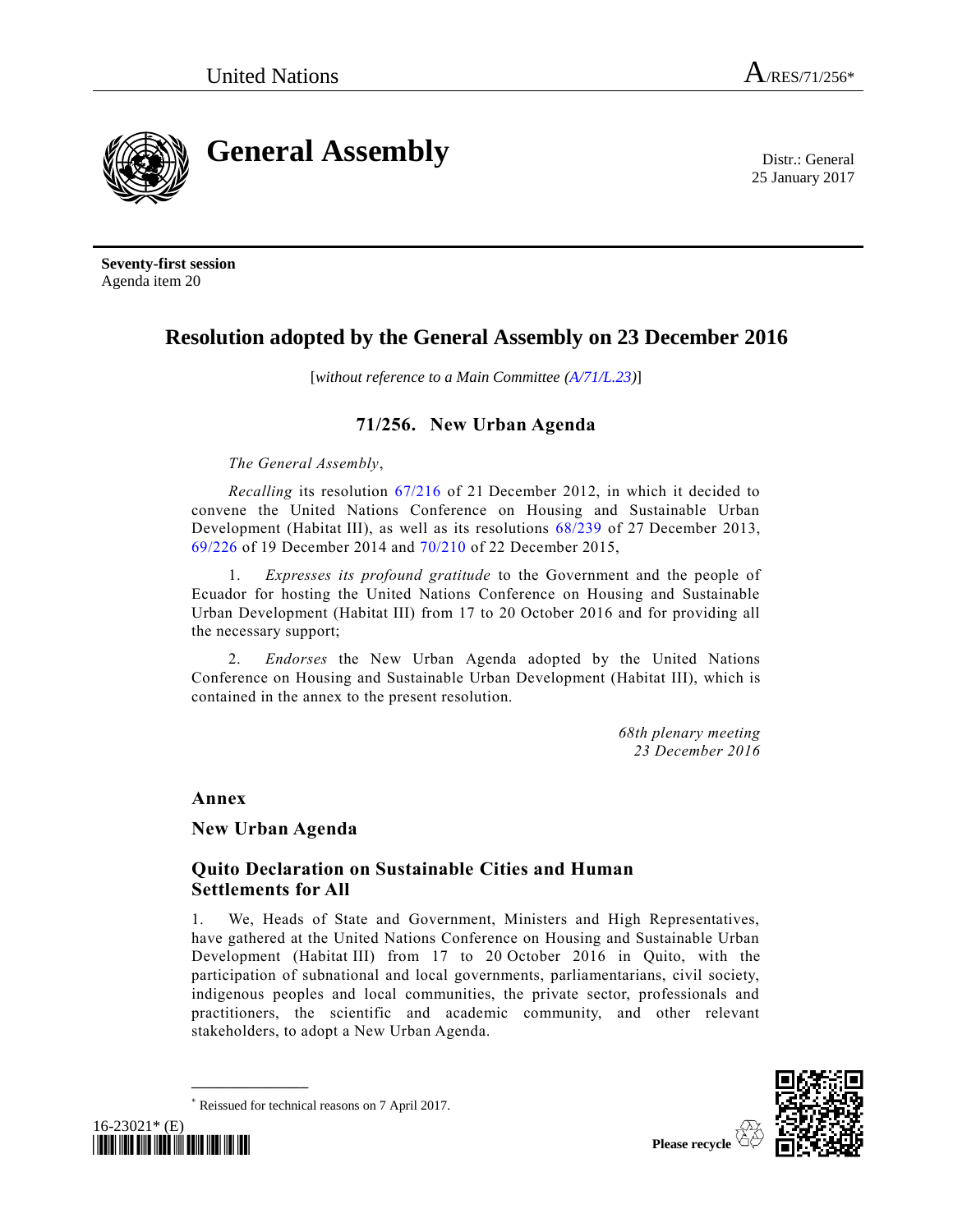2. By 2050, the world's urban population is expected to nearly double, making urbanization one of the twenty-first century's most transformative trends. Populations, economic activities, social and cultural interactions, as well as environmental and humanitarian impacts, are increasingly concentrated in cities, and this poses massive sustainability challenges in terms of housing, infrastructure, basic services, food security, health, education, decent jobs, safety and natural resources, among others.

3. Since the United Nations Conferences on Human Settlements in Vancouver, Canada, in 1976 and in Istanbul, Turkey, in 1996, and the adoption of the Millennium Development Goals in 2000, we have seen improvements in the quality of life of millions of urban inhabitants, including slum and informal-settlement dwellers. However, the persistence of multiple forms of poverty, growing inequalities and environmental degradation remain among the major obstacles to sustainable development worldwide, with social and economic exclusion and spatial segregation often an irrefutable reality in cities and human settlements.

4. We are still far from adequately addressing these and other existing and emerging challenges, and there is a need to take advantage of the opportunities presented by urbanization as an engine of sustained and inclusive economic growth, social and cultural development, and environmental protection, and of its potential contributions to the achievement of transformative and sustainable development.

5. By readdressing the way cities and human settlements are planned, designed, financed, developed, governed and managed, the New Urban Agenda will help to end poverty and hunger in all its forms and dimensions; reduce inequalities; promote sustained, inclusive and sustainable economic growth; achieve gender equality and the empowerment of all women and girls in order to fully harness their vital contribution to sustainable development; improve human health and wellbeing; foster resilience; and protect the environment.

6. We take full account of the milestone achievements of the year 2015, in particular the 2030 Agenda for Sustainable Development,<sup>1</sup> including the Sustainable Development Goals, the Addis Ababa Action Agenda of the Third International Conference on Financing for Development,<sup>2</sup> the Paris Agreement adopted under the United Nations Framework Convention on Climate Change,<sup>3</sup> the Sendai Framework for Disaster Risk Reduction 2015-2030,<sup>4</sup> the Vienna Programme of Action for Landlocked Developing Countries for the Decade  $2014-2024$ , <sup>5</sup> the SIDS Accelerated Modalities of Action (SAMOA) Pathway<sup>6</sup> and the Istanbul Programme of Action for the Least Developed Countries for the Decade  $2011-2020$ .<sup>7</sup> We also take account of the Rio Declaration on Environment and Development,<sup>8</sup> the World Summit on Sustainable Development, the World Summit for Social Development, the Programme of Action of the International Conference on Population and

Resolution [70/1.](http://undocs.org/A/RES/70/1)

 $2$  Resolution [69/313,](http://undocs.org/A/RES/69/313) annex.

 $3$  Se[e FCCC/CP/2015/10/Add.1,](http://undocs.org/FCCC/CP/2015/10/Add.1) decision 1/CP.21, annex.

 $4$  Resolution [69/283,](http://undocs.org/A/RES/69/283) annex II.

 $<sup>5</sup>$  Resolution [69/137,](http://undocs.org/A/RES/69/137) annex II.</sup>

 $6$  Resolution  $69/15$ , annex.

<sup>7</sup> *Report of the Fourth United Nations Conference on the Least Developed Countries, Istanbul, Turkey, 9–13 May 2011* [\(A/CONF.219/7\)](http://undocs.org/A/CONF.219/7), chap. II.

<sup>8</sup> *Report of the United Nations Conference on Environment and Development, Rio de Janeiro, 3-14 June 1992*, vol. I, *Resolutions Adopted by the Conference* (United Nations publication, Sales No. E.93.I.8 and corrigendum), resolution 1, annex I.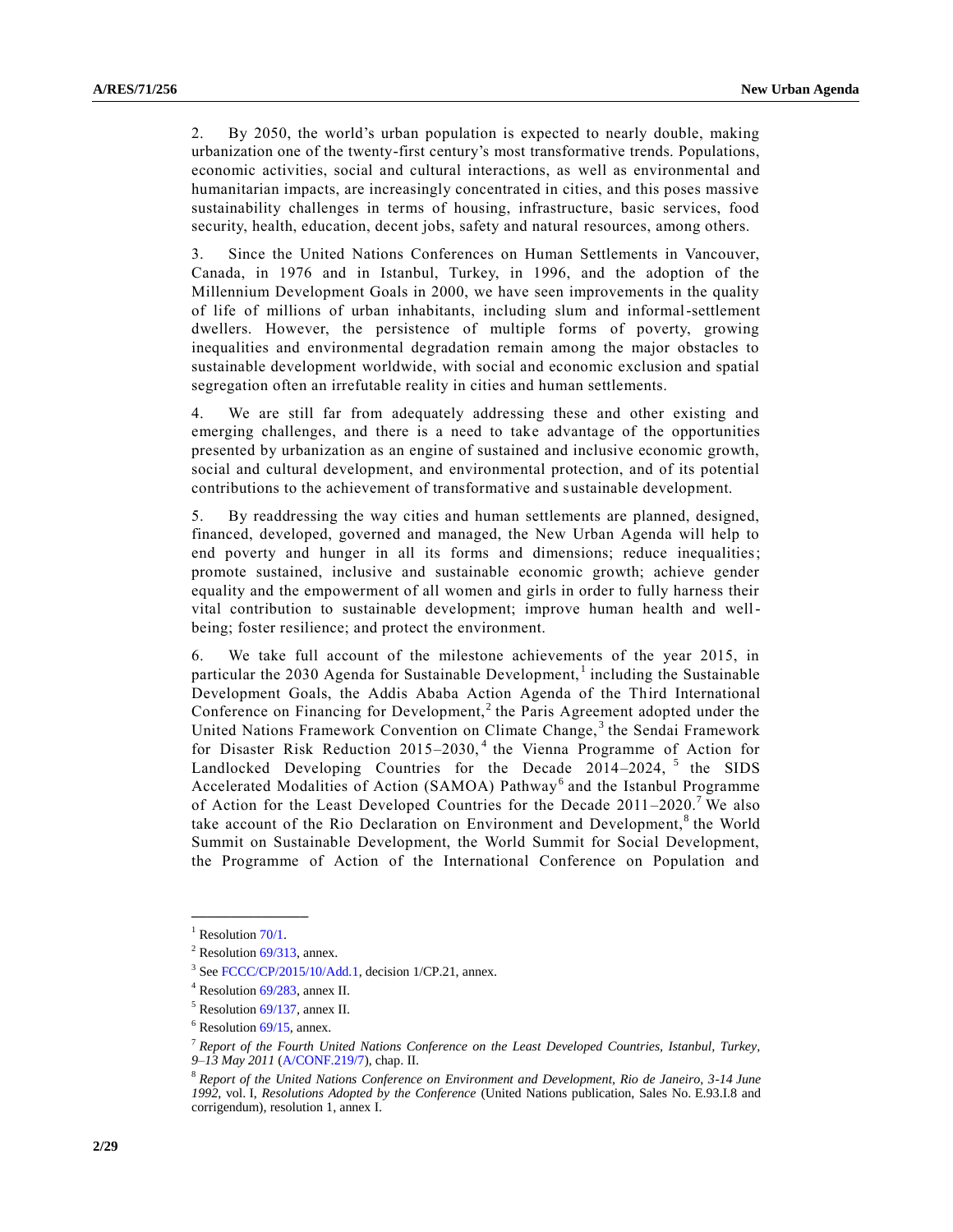Development,<sup>9</sup> the Beijing Platform for Action,<sup>10</sup> the United Nations Conference on Sustainable Development and the follow-up to these conferences.

7. While recognizing that it did not have an intergovernmental agreed outcome, we take note of the World Humanitarian Summit held in May 2016 in Istanbul.

8. We acknowledge the contributions of national Governments, as well as the contributions of subnational and local governments, in the definition of the New Urban Agenda, and take note of the second World Assembly of Local and Regional Governments.

9. The New Urban Agenda reaffirms our global commitment to sustainable urban development as a critical step for realizing sustainable development in an integrated and coordinated manner at the global, regional, national, subnational and local levels, with the participation of all relevant actors. The implementation of the New Urban Agenda contributes to the implementation and localization of the 2030 Agenda for Sustainable Development in an integrated manner, and to the achievement of the Sustainable Development Goals and targets, including Goal 11 of making cities and human settlements inclusive, safe, resilient and sustainable.

10. The New Urban Agenda acknowledges that culture and cultural diversity are sources of enrichment for humankind and provide an important contribution to the sustainable development of cities, human settlements and citizens, empowering them to play an active and unique role in development initiatives. The New Urban Agenda further recognizes that culture should be taken into account in the promotion and implementation of new sustainable consumption and production patterns that contribute to the responsible use of resources and address the adverse impact of climate change.

# **Our shared vision**

11. We share a vision of cities for all, referring to the equal use and enjoyment of cities and human settlements, seeking to promote inclusivity and ensure that all inhabitants, of present and future generations, without discrimination of any kind, are able to inhabit and produce just, safe, healthy, accessible, affordable, resilient and sustainable cities and human settlements to foster prosperity and quality of life for all. We note the efforts of some national and local governments to enshrine this vision, referred to as "right to the city", in their legislation, political declarations and charters.

12. We aim to achieve cities and human settlements where all persons are able to enjoy equal rights and opportunities, as well as their fundamental freedoms, gu ided by the purposes and principles of the Charter of the United Nations, including full respect for international law. In this regard, the New Urban Agenda is grounded in the Universal Declaration of Human Rights,<sup>11</sup> international human rights treaties,

<sup>9</sup> *Report of the International Conference on Population and Development, Cairo, 5–13 September 1994* (United Nations publication, Sales No. E.95.XIII.18), chap. I, resolution 1, annex.

<sup>10</sup> *Report of the Fourth World Conference on Women, Beijing, 4–15 September 1995* (United Nations publication, Sales No. E.96.IV.13), chap. I, resolution 1, annex II.

 $11$  Resolution 217 A (III).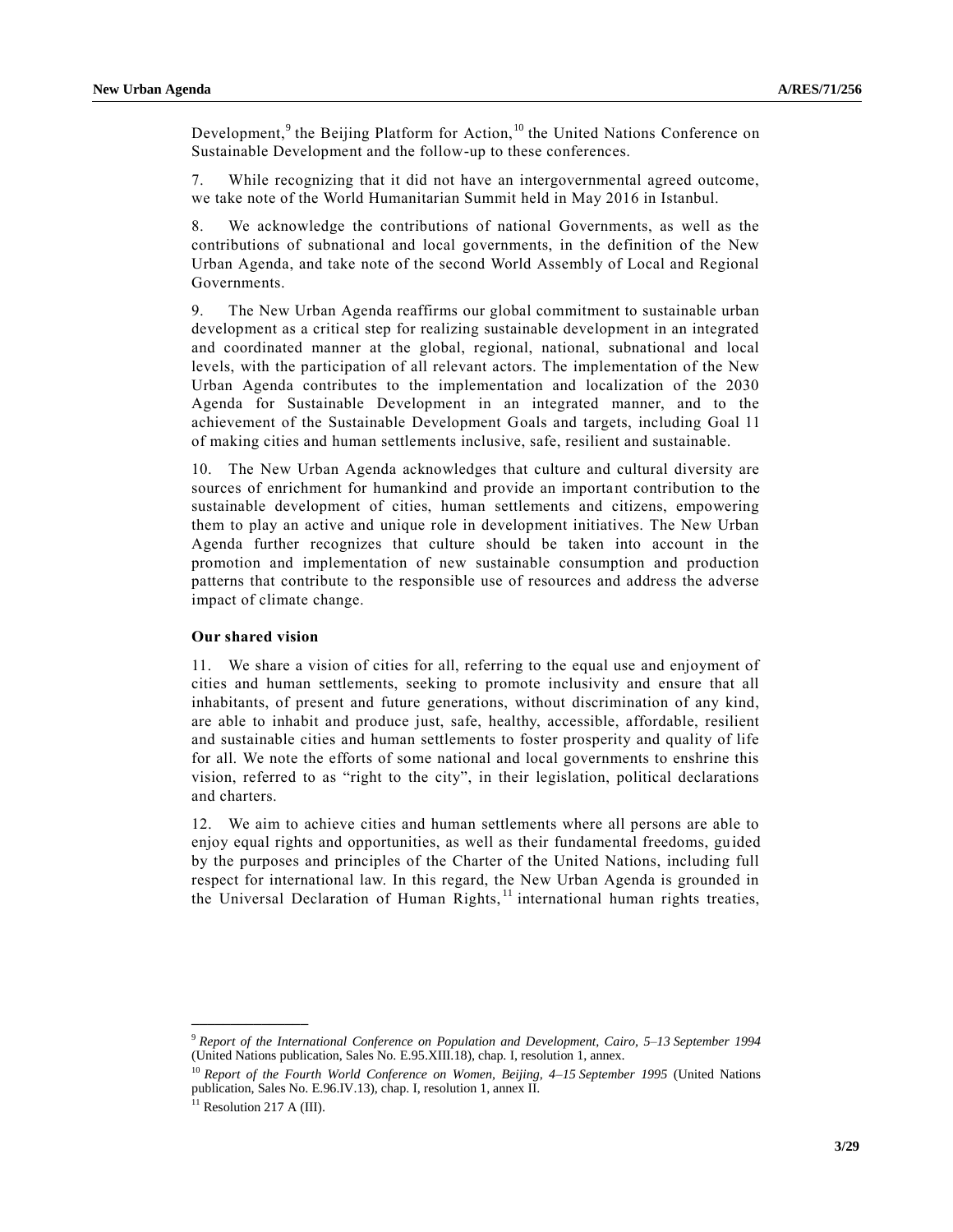the Millennium Declaration<sup>12</sup> and the 2005 World Summit Outcome.<sup>13</sup> It is informed by other instruments such as the Declaration on the Right to Development. <sup>14</sup>

13. We envisage cities and human settlements that:

(*a*) Fulfil their social function, including the social and ecological function of land, with a view to progressively achieving the full realization of the right to adequate housing as a component of the right to an adequate standard of living, without discrimination, universal access to safe and affordable drinking water and sanitation, as well as equal access for all to public goods and quality services in areas such as food security and nutrition, health, education, infrastructure, mobility and transportation, energy, air quality and livelihoods;

(*b*) Are participatory, promote civic engagement, engender a sense of belonging and ownership among all their inhabitants, prioritize safe, inclusive, accessible, green and quality public spaces that are friendly for families, enhance social and intergenerational interactions, cultural expressions and political participation, as appropriate, and foster social cohesion, inclusion and safety in peaceful and pluralistic societies, where the needs of all inhabitants are met, recognizing the specific needs of those in vulnerable situations;

(*c*) Achieve gender equality and empower all women and girls by ensuring women's full and effective participation and equal rights in all fields and in leadership at all levels of decision-making, by ensuring decent work and equal pay for equal work, or work of equal value, for all women and by preventing and eliminating all forms of discrimination, violence and harassment against women and girls in private and public spaces;

(*d*) Meet the challenges and opportunities of present and future sustained, inclusive and sustainable economic growth, leveraging urbanization for structural transformation, high productivity, value-added activities and resource efficiency, harnessing local economies and taking note of the contribution of the informal economy while supporting a sustainable transition to the formal economy;

(*e*) Fulfil their territorial functions across administrative boundaries and act as hubs and drivers for balanced, sustainable and integrated urban and territorial development at all levels;

(*f*) Promote age- and gender-responsive planning and investment for sustainable, safe and accessible urban mobility for all and resource-efficient transport systems for passengers and freight, effectively linking people, places, goods, services and economic opportunities;

(*g*) Adopt and implement disaster risk reduction and management, reduce vulnerability, build resilience and responsiveness to natural and human-made hazards and foster mitigation of and adaptation to climate change;

(*h*) Protect, conserve, restore and promote their ecosystems, water, natural habitats and biodiversity, minimize their environmental impact and change to sustainable consumption and production patterns.

 $12$  Resolutio[n 55/2.](http://undocs.org/A/RES/55/2)

 $13$  Resolution  $60/1$ .

 $14$  Resolutio[n 41/128,](http://undocs.org/A/RES/41/128) annex.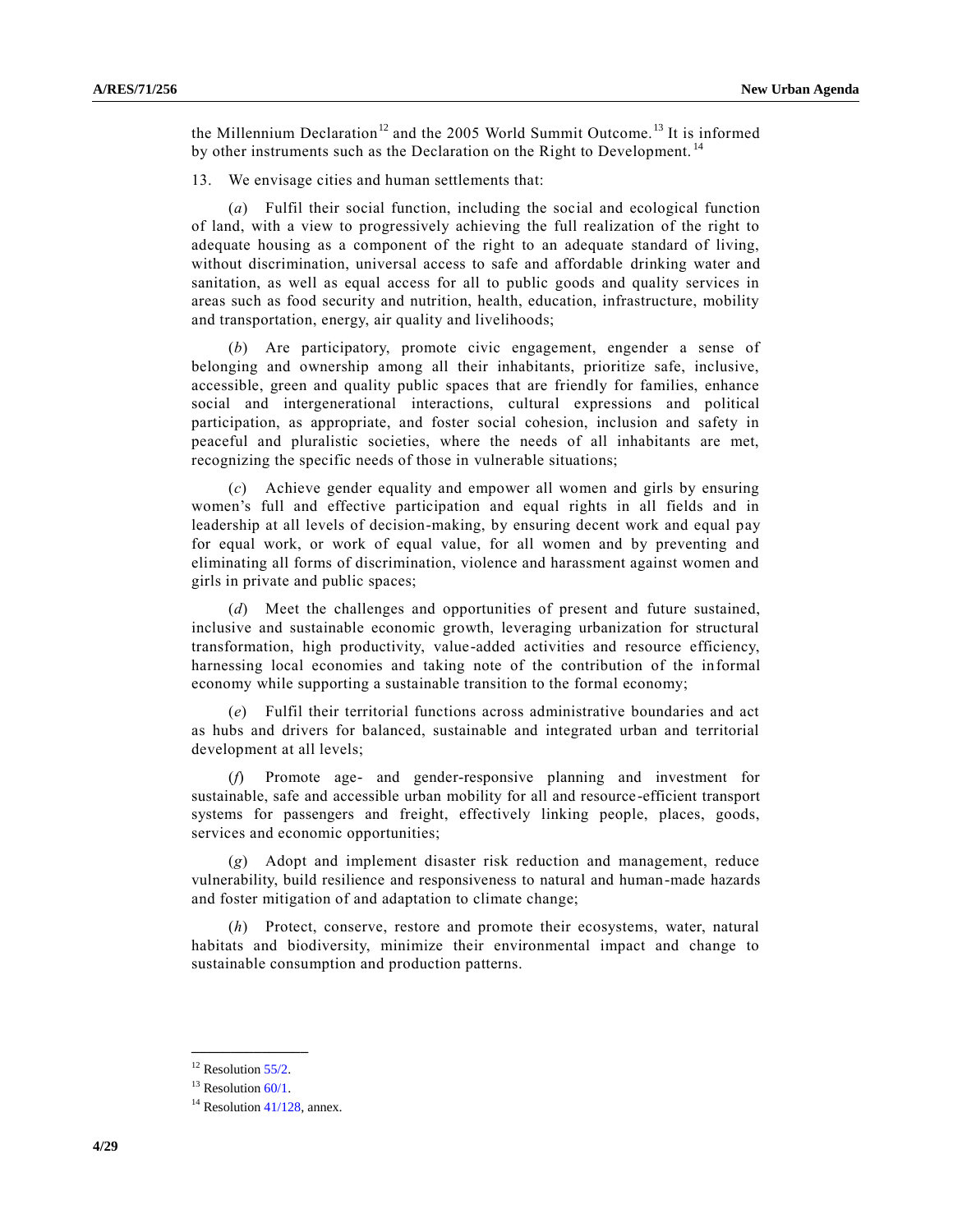#### **Our principles and commitments**

14. To achieve our vision, we resolve to adopt a New Urban Agenda guided by the following interlinked principles:

(*a*) Leave no one behind, by ending poverty in all its forms and dimensions, including the eradication of extreme poverty, by ensuring equal rights and opportunities, socioeconomic and cultural diversity, and integration in the urban space, by enhancing liveability, education, food security and nutrition, health and well-being, including by ending the epidemics of AIDS, tuberculosis and malaria, by promoting safety and eliminating discrimination and all forms of violence, by ensuring public participation — providing safe and equal access for all, and by providing equal access for all to physical and social infrastructure and basic services, as well as adequate and affordable housing;

(*b*) Ensure sustainable and inclusive urban economies by leveraging the agglomeration benefits of well-planned urbanization, including high productivity, competitiveness and innovation, by promoting full and productive employment and decent work for all, by ensuring the creation of decent jobs and equal access for all to economic and productive resources and opportunities and by preventing land speculation, promoting secure land tenure and managing urban shrinking, where appropriate;

(*c*) Ensure environmental sustainability by promoting clean energy and sustainable use of land and resources in urban development, by protecting ecosystems and biodiversity, including adopting healthy lifestyles in harmony with nature, by promoting sustainable consumption and production patterns, by building urban resilience, by reducing disaster risks and by mitigating and adapting to climate change.

15. We commit ourselves to working towards an urban paradigm shift for a New Urban Agenda that will:

(*a*) Readdress the way we plan, finance, develop, govern and manage cities and human settlements, recognizing sustainable urban and territorial development as essential to the achievement of sustainable development and prosperity for all;

(*b*) Recognize the leading role of national Governments, as appropriate, in the definition and implementation of inclusive and effective urban policies and legislation for sustainable urban development, and the equally important contributions of subnational and local governments, as well as civil society and other relevant stakeholders, in a transparent and accountable manner;

(*c*) Adopt sustainable, people-centred, age- and gender-responsive and integrated approaches to urban and territorial development by implementing policies, strategies, capacity development and actions at all levels, based on fundamental drivers of change, including:

(i) Developing and implementing urban policies at the appropriate level, including in local-national and multi-stakeholder partnerships, building integrated systems of cities and human settlements and promoting cooperation among all levels of government to enable the achievement of sustainable integrated urban development;

(ii) Strengthening urban governance, with sound institutions and mechanisms that empower and include urban stakeholders, as well as appropriate checks and balances, providing predictability and coherence in urban development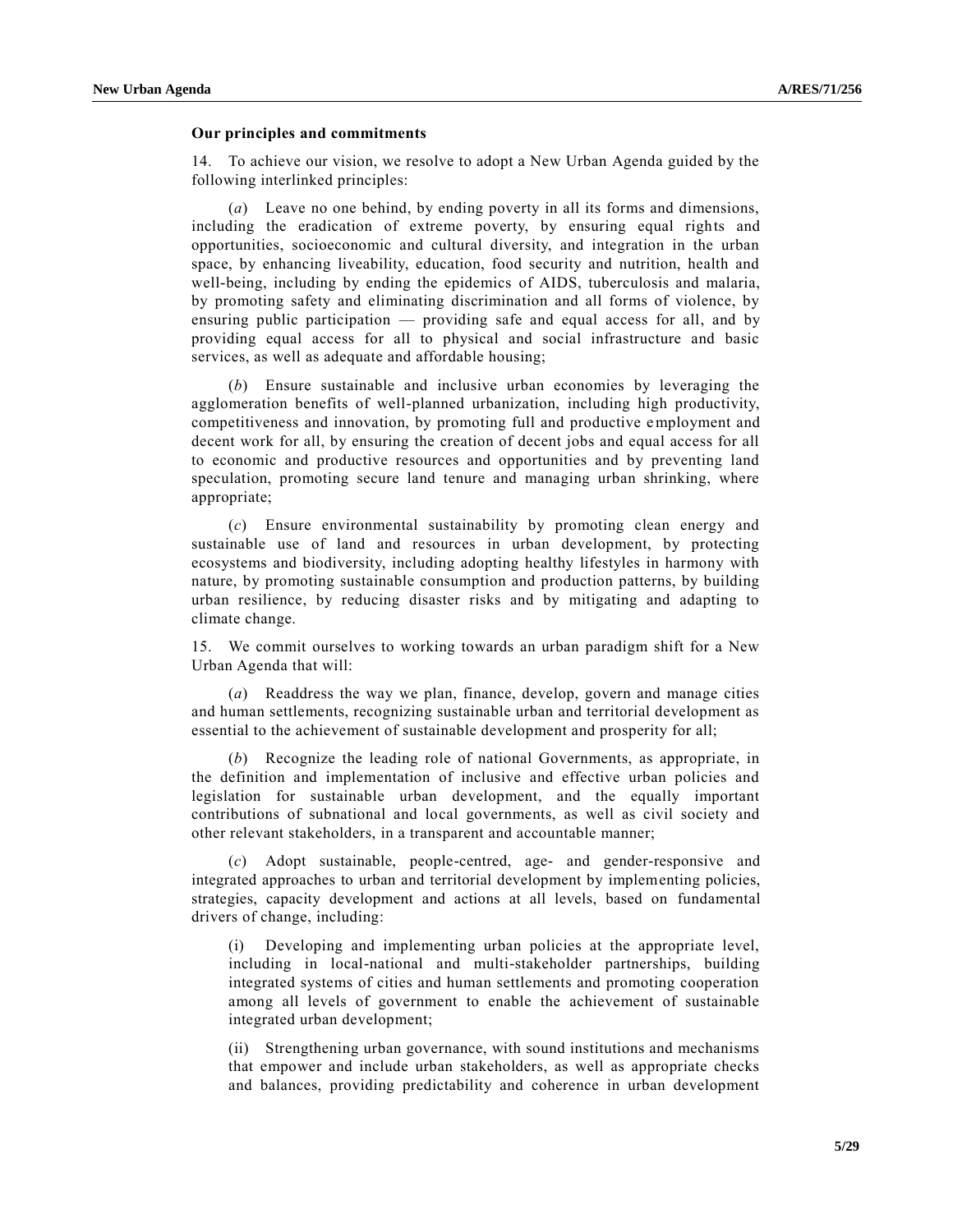plans to enable social inclusion, sustained, inclusive and sustainable economic growth and environmental protection;

(iii) Reinvigorating long-term and integrated urban and territorial planning and design in order to optimize the spatial dimension of the urban form and deliver the positive outcomes of urbanization;

(iv) Supporting effective, innovative and sustainable financing frameworks and instruments enabling strengthened municipal finance and local fiscal systems in order to create, sustain and share the value generated by sustainable urban development in an inclusive manner.

# **Call for action**

16. While the specific circumstances of cities of all sizes, towns and villages vary, we affirm that the New Urban Agenda is universal in scope, participatory and people-centred, protects the planet and has a long-term vision, setting out priorities and actions at the global, regional, national, subnational and local levels that Governments and other relevant stakeholders in every country can adopt based on their needs.

17. We will work to implement the New Urban Agenda in our own countries and at the regional and global levels, taking into account different national realities, capacities and levels of development, and respecting national legislation and practices, as well as policies and priorities.

18. We reaffirm all the principles of the Rio Declaration on Environment and Development, including, inter alia, the principle of common but differentiated responsibilities, as set out in principle 7.

19. We acknowledge that in implementing the New Urban Agenda particular attention should be given to addressing the unique and emerging urban development challenges facing all countries, in particular developing countries, including African countries, least developed countries, landlocked developing countries and small island developing States, as well as the specific challenges facing middle -income countries. Special attention should also be given to countries in situations of conflict, as well as countries and territories under foreign occupation, post-conflict countries and countries affected by natural and human-made disasters.

20. We recognize the need to give particular attention to addressing multiple forms of discrimination faced by, inter alia, women and girls, children and youth, persons with disabilities, people living with HIV/AIDS, older persons, indigenous peoples and local communities, slum and informal-settlement dwellers, homeless people, workers, smallholder farmers and fishers, refugees, returnees, internally displaced persons and migrants, regardless of their migration status.

21. We urge all national, subnational and local governments, as well as all relevant stakeholders, in line with national policies and legislation, to revitalize, strengthen and create partnerships, enhancing coordination and cooperation to effectively implement the New Urban Agenda and realize our shared vision.

22. We adopt this New Urban Agenda as a collective vision and political commitment to promote and realize sustainable urban development, and as a historic opportunity to leverage the key role of cities and human settlements as drivers of sustainable development in an increasingly urbanized world.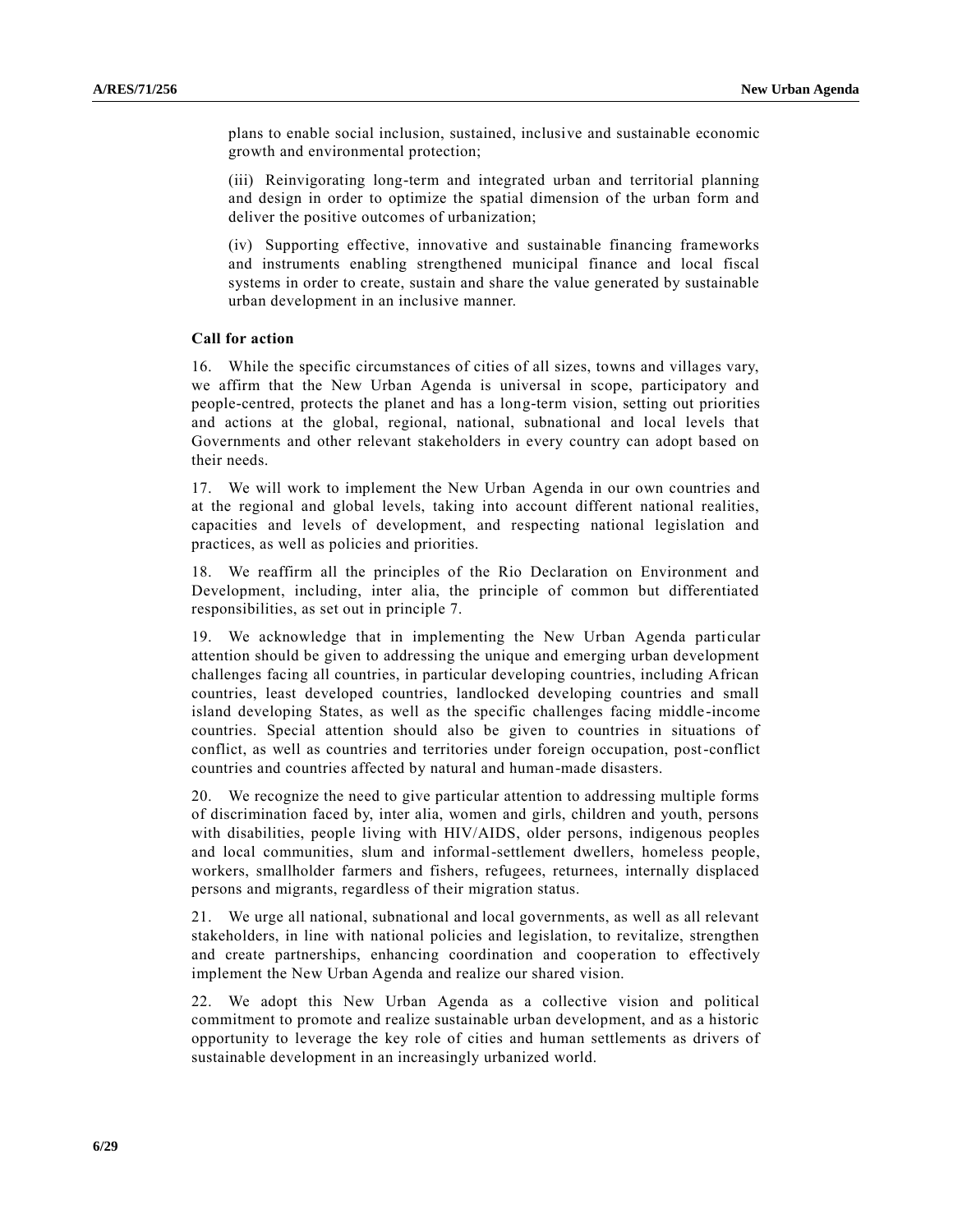# **Quito implementation plan for the New Urban Agenda**

23. We resolve to implement the New Urban Agenda as a key instrument for enabling national, subnational and local governments and all relevant stakeholders to achieve sustainable urban development.

#### **Transformative commitments for sustainable urban development**

24. To fully harness the potential of sustainable urban development, we make the following transformative commitments through an urban paradigm shift grounded in the integrated and indivisible dimensions of sustainable development: social, economic and environmental.

#### *Sustainable urban development for social inclusion and ending poverty*

25. We recognize that eradicating poverty in all its forms and dimensions, including extreme poverty, is the greatest global challenge and an indispensable requirement for sustainable development. We also recognize that growing inequality and the persistence of multiple dimensions of poverty, including the rising number of slum and informal-settlement dwellers, are affecting both developed and developing countries, and that the spatial organization, accessibility and design of urban space, as well as the infrastructure and basic services provision, together with development policies, can promote or hinder social cohesion, equality and inclusion.

26. We commit ourselves to urban and rural development that is people-centred, protects the planet, and is age- and gender-responsive and to the realization of all human rights and fundamental freedoms, facilitating living together, ending all forms of discrimination and violence, and empowering all individuals and communities while enabling their full and meaningful participation. We further commit ourselves to promoting culture and respect for diversity and equality as key elements in the humanization of our cities and human settlements.

27. We reaffirm our pledge that no one will be left behind and commit ourselves to promoting equally the shared opportunities and benefits that urbanization can offer and that enable all inhabitants, whether living in formal or informal settlements, to lead decent, dignified and rewarding lives and to achieve their full human potential.

28. We commit ourselves to ensuring full respect for the human rights of refugees, internally displaced persons and migrants, regardless of their migration status, and support their host cities in the spirit of international cooperation, taking into account national circumstances and recognizing that, although the movement of large populations into towns and cities poses a variety of challenges, it can also bring significant social, economic and cultural contributions to urban life. We further commit ourselves to strengthening synergies between international migration and development at the global, regional, national, subnational and local levels by ensuring safe, orderly and regular migration through planned and well-managed migration policies, and to supporting local authorities in establishing frameworks that enable the positive contribution of migrants to cities and strengthened urban rural linkages.

29. We commit ourselves to strengthening the coordination role of national, subnational and local governments, as appropriate, and their collaboration with other public entities and non-governmental organizations in the provision of social and basic services for all, including generating investments in communities that are most vulnerable to disasters and those affected by recurrent and protracted humanitarian crises. We further commit ourselves to promoting adequate services,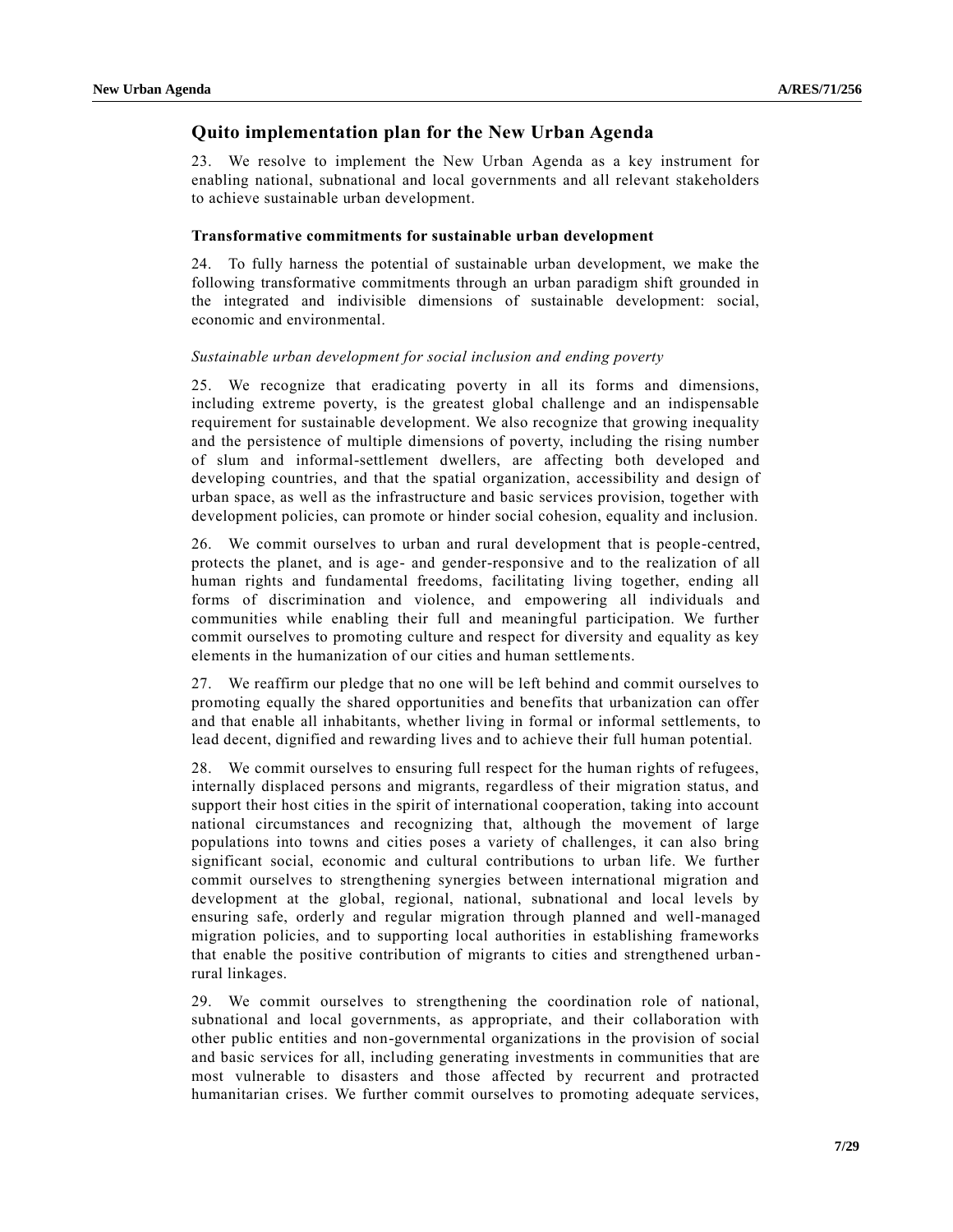accommodation and opportunities for decent and productive work for crisis-affected persons in urban settings and to working with local communities and local governments to identify opportunities for engaging and developing local, durable and dignified solutions while ensuring that aid also flows to affected persons and host communities to prevent regression of their development.

30. We acknowledge the need for Governments and civil society to further support resilient urban services during armed conflicts. We also acknowledge the need to reaffirm full respect for international humanitarian law.

31. We commit ourselves to promoting national, subnational and local housing policies that support the progressive realization of the right to adequate housing for all as a component of the right to an adequate standard of living, that address all forms of discrimination and violence and prevent arbitrary forced evictions and that focus on the needs of the homeless, persons in vulnerable situations, low-income groups and persons with disabilities, while enabling the participation and engagement of communities and relevant stakeholders in the planning and implementation of these policies, including supporting the social production of habitat, according to national legislation and standards.

32. We commit ourselves to promoting the development of integrated and age- and gender-responsive housing policies and approaches across all sectors, in particular the employment, education, health-care and social integration sectors, and at all levels of government — policies and approaches that incorporate the provision of adequate, affordable, accessible, resource-efficient, safe, resilient, well-connected and well-located housing, with special attention to the proximity factor and the strengthening of the spatial relationship with the rest of the urban fabric and the surrounding functional areas.

33. We commit ourselves to stimulating the supply of a variety of adequate housing options that are safe, affordable and accessible for members of different income groups of society, taking into consideration the socioeconomic and cultural integration of marginalized communities, homeless persons and those in vulnerable situations and preventing segregation. We will take positive measures to improve the living conditions of homeless people, with a view to facilitating their full participation in society, and to prevent and eliminate homelessness, as well as to combat and eliminate its criminalization.

34. We commit ourselves to promoting equitable and affordable access to sustainable basic physical and social infrastructure for all, without discrimination, including affordable serviced land, housing, modern and renewable energy, safe drinking water and sanitation, safe, nutritious and adequate food, waste disposal, sustainable mobility, health care and family planning, education, culture, and information and communications technologies. We further commit ourselves to ensuring that these services are responsive to the rights and needs of women, children and youth, older persons and persons with disabilities, migrants, indigenous peoples and local communities, as appropriate, and to those of others in vulnerable situations. In this regard, we encourage the elimination of legal, institutional, socioeconomic and physical barriers.

35. We commit ourselves to promoting, at the appropriate level of government, including subnational and local government, increased security of tenure for all, recognizing the plurality of tenure types, and to developing fit-for-purpose and age-, gender- and environment-responsive solutions within the continuum of land and property rights, with particular attention to security of land tenure for women as key to their empowerment, including through effective administrative systems.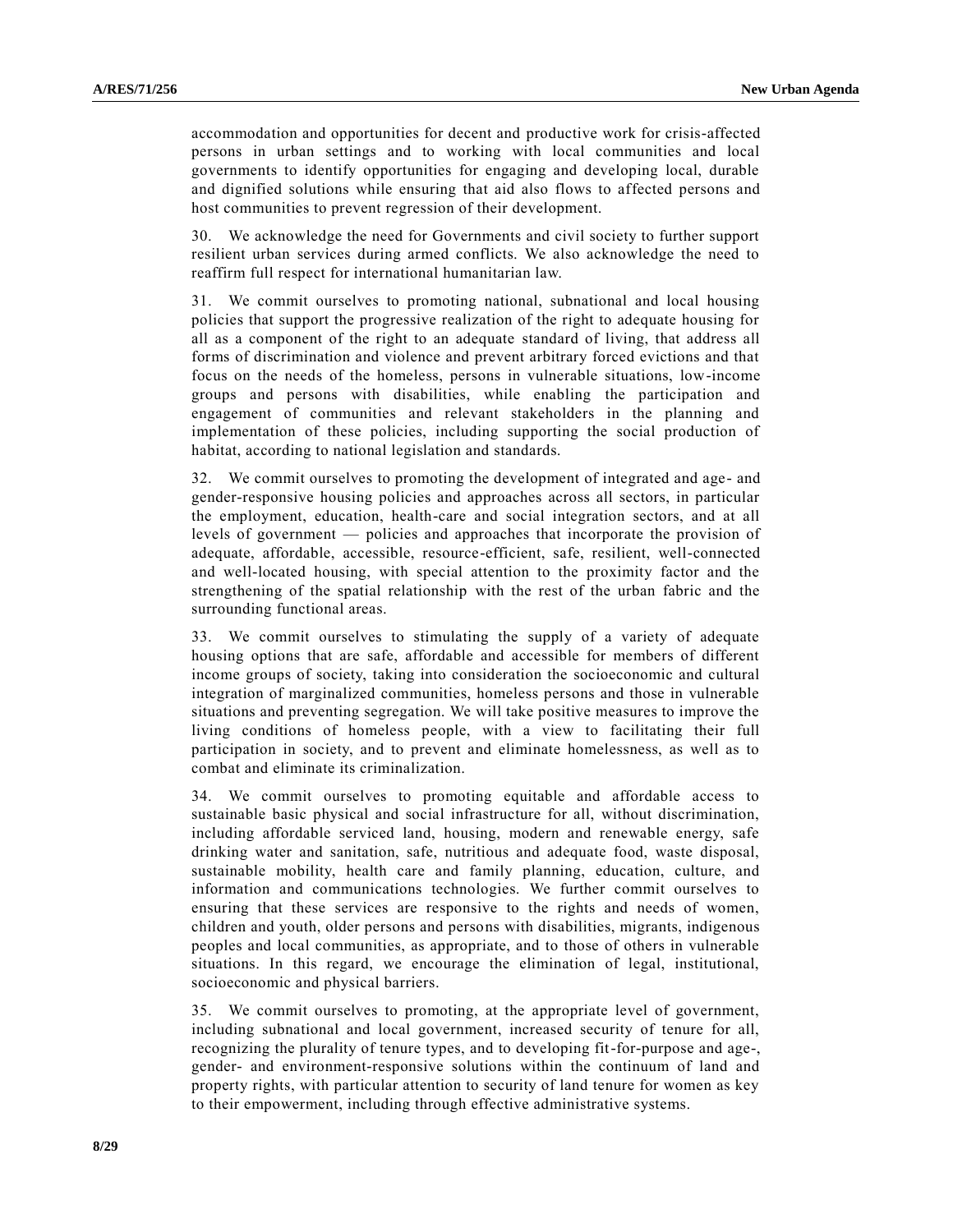36. We commit ourselves to promoting appropriate measures in cities and human settlements that facilitate access for persons with disabilities, on an equal basis with others, to the physical environment of cities, in particular to public spaces, public transport, housing, education and health facilities, public information and communication (including information and communications technologies and systems) and other facilities and services open or provided to the public, in both urban and rural areas.

37. We commit ourselves to promoting safe, inclusive, accessible, green and quality public spaces, including streets, sidewalks and cycling lanes, squares, waterfront areas, gardens and parks, that are multifunctional areas for social interaction and inclusion, human health and well-being, economic exchange and cultural expression and dialogue among a wide diversity of people and cultures, and that are designed and managed to ensure human development and build peaceful, inclusive and participatory societies, as well as to promote living together, connectivity and social inclusion.

38. We commit ourselves to the sustainable leveraging of natural and cultural heritage, both tangible and intangible, in cities and human settlements, as appropriate, through integrated urban and territorial policies and adequate investments at the national, subnational and local levels, to safeguard and promote cultural infrastructures and sites, museums, indigenous cultures and languages, as well as traditional knowledge and the arts, highlighting the role that these play in rehabilitating and revitalizing urban areas and in strengthening social participation and the exercise of citizenship.

39. We commit ourselves to promoting a safe, healthy, inclusive and secure environment in cities and human settlements enabling all to live, work and participate in urban life without fear of violence and intimidation, taking into consideration that women and girls, children and youth, and persons in vulnerable situations are often particularly affected. We will also work towards the elimination of harmful practices against women and girls, including child, early and forced marriage and female genital mutilation.

40. We commit ourselves to embracing diversity in cities and human settlements, to strengthening social cohesion, intercultural dialogue and understanding, tolerance, mutual respect, gender equality, innovation, entrepreneurship, inclusion, identity and safety, and the dignity of all people, as well as to fostering liveability and a vibrant urban economy. We also commit ourselves to taking steps to ensure that our local institutions promote pluralism and peaceful coexistence within increasingly heterogeneous and multicultural societies.

41. We commit ourselves to promoting institutional, political, legal and financial mechanisms in cities and human settlements to broaden inclusive platforms, in line with national policies, that allow meaningful participation in decision-making, planning and follow-up processes for all, as well as enhanced civil engagement and co-provision and co-production.

42. We support subnational and local governments, as appropriate, in fulfilling their key role in strengthening the interface among all relevant stakeholders, offering opportunities for dialogue, including through age- and gender-responsive approaches, and with particular attention to potential contributions from all segments of society, including men and women, children and youth, older persons and persons with disabilities, indigenous peoples and local communities, refugees, internally displaced persons and migrants, regardless of their migration status, without discrimination based on race, religion, ethnicity or socioeconomic status.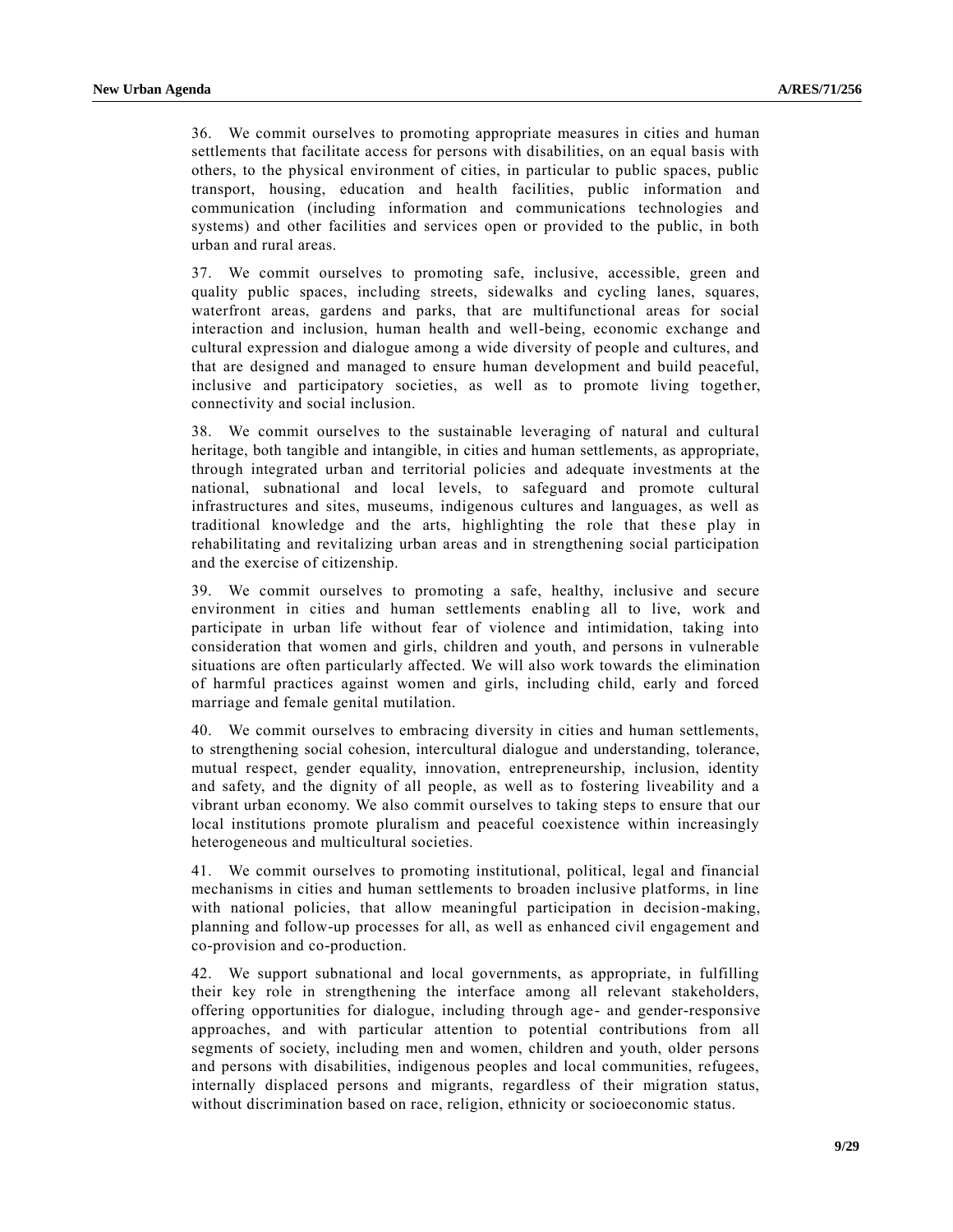# *Sustainable and inclusive urban prosperity and opportunities for all*

43. We recognize that sustained, inclusive and sustainable economic growth, with full and productive employment and decent work for all, is a key element of sustainable urban and territorial development and that cities and human settlements should be places of equal opportunities, allowing people to live healthy, productive, prosperous and fulfilling lives.

44. We recognize that urban form, infrastructure and building design are among the greatest drivers of cost and resource efficiencies, through the benefits of economy of scale and agglomeration and by fostering energy efficiency, renewable energy, resilience, productivity, environmental protection and sustainable growth in the urban economy.

45. We commit ourselves to developing vibrant, sustainable and inclusive urban economies, building on endogenous potential, competitive advantages, cultural heritage and local resources, as well as resource-efficient and resilient infrastructure, promoting sustainable and inclusive industrial development and sustainable consumption and production patterns and fostering an enabling environment for businesses and innovation, as well as livelihoods.

46. We commit ourselves to promoting the role of affordable and sustainable housing and housing finance, including social habitat production, in economic development, and the contribution of the sector to stimulating productivity in other economic sectors, recognizing that housing enhances capital formation, income, employment generation and savings and can contribute to driving sustainable and inclusive economic transformation at the national, subnational and local levels.

47. We commit ourselves to taking appropriate steps to strengthen national, subnational and local institutions to support local economic development, fostering integration, cooperation, coordination and dialogue across levels of government and functional areas and relevant stakeholders.

48. We encourage effective participation and collaboration among all relevant stakeholders, including local governments, the private sector and civil society, women, organizations representing youth, as well as those representing persons with disabilities, indigenous peoples, professionals, academic institutions, trade unions, employers' organizations, migrant associations and cultural associations, in order to identify opportunities for urban economic development and identify and address existing and emerging challenges.

49. We commit ourselves to supporting territorial systems that integrate urban and rural functions into the national and subnational spatial frameworks and the systems of cities and human settlements, thus promoting sustainable management and use of natural resources and land, ensuring reliable supply and value chains that connect urban and rural supply and demand to foster equitable regional development across the urban-rural continuum and fill social, economic and territorial gaps.

50. We commit ourselves to encouraging urban-rural interactions and connectivity by strengthening sustainable transport and mobility, and technology and communications networks and infrastructure, underpinned by planning instruments based on an integrated urban and territorial approach, in order to maximize the potential of these sectors for enhanced productivity, social, economic and territorial cohesion, as well as safety and environmental sustainability. This should include connectivity between cities and their surroundings, peri-urban and rural areas, as well as greater land-sea connections, where appropriate.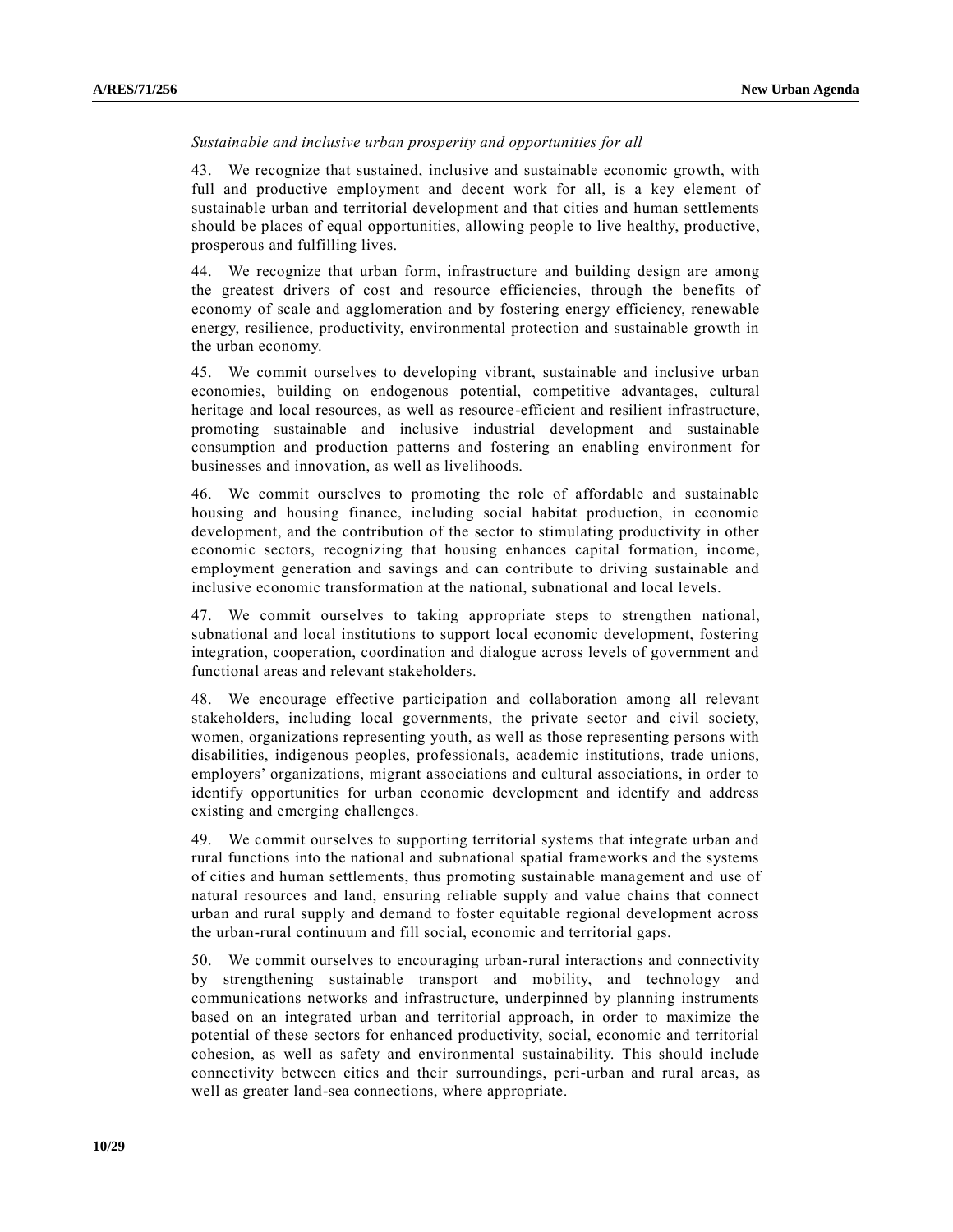51. We commit ourselves to promoting the development of urban spatial frameworks, including urban planning and design instruments that support sustainable management and use of natural resources and land, appropriate compactness and density, polycentrism and mixed uses, through infill or planned urban extension strategies, as applicable, to trigger economies of scale and agglomeration, strengthen food system planning and enhance resource efficiency, urban resilience and environmental sustainability.

52. We encourage spatial development strategies that take into account, as appropriate, the need to guide urban extension, prioritizing urban renewal by planni ng for the provision of accessible and well-connected infrastructure and services, sustainable population densities and compact design and integration of new neighbourhoods into the urban fabric, preventing urban sprawl and marginalization.

53. We commit ourselves to promoting safe, inclusive, accessible, green and quality public spaces as drivers of social and economic development, in order to sustainably leverage their potential to generate increased social and economic value, including property value, and to facilitate business and public and private investments and livelihood opportunities for all.

54. We commit ourselves to the generation and use of renewable and affordable energy and sustainable and efficient transport infrastructure and services, where possible, achieving the benefits of connectivity and reducing the financial, environmental and public health costs of inefficient mobility, congestion, air pollution, urban heat island effects and noise. We also commit ourselves to giving particular attention to the energy and transport needs of all people, particularly the poor and those living in informal settlements. We also note that reductions in renewable energy costs give cities and human settlements an effective tool to lower energy supply costs.

55. We commit ourselves to fostering healthy societies by promoting access to adequate, inclusive and quality public services, a clean environment, taking into consideration air quality guidelines, including those elaborated by the World Health Organization, and social infrastructure and facilities, such as health-care services, including universal access to sexual and reproductive health-care services to reduce newborn child and maternal mortality.

56. We commit ourselves to increasing economic productivity, as appropriate, by providing the labour force with access to income-earning opportunities, knowledge, skills and educational facilities that contribute to an innovative and competitive urban economy. We also commit ourselves to increasing economic productivity through the promotion of full and productive employment and decent work and livelihood opportunities in cities and human settlements.

57. We commit ourselves to promoting, as appropriate, full and productive employment, decent work for all and livelihood opportunities in cities and human settlements, with special attention to the needs and potential of women, youth, persons with disabilities, indigenous peoples and local communities, refugees, and internally displaced persons and migrants, particularly the poorest and those in vulnerable situations, and to promote non-discriminatory access to legal incomeearning opportunities.

58. We commit ourselves to promoting an enabling, fair and responsible business environment based on the principles of environmental sustainability and inclusive prosperity, promoting investments, innovations and entrepreneurship. We also commit ourselves to addressing the challenges faced by local business communities by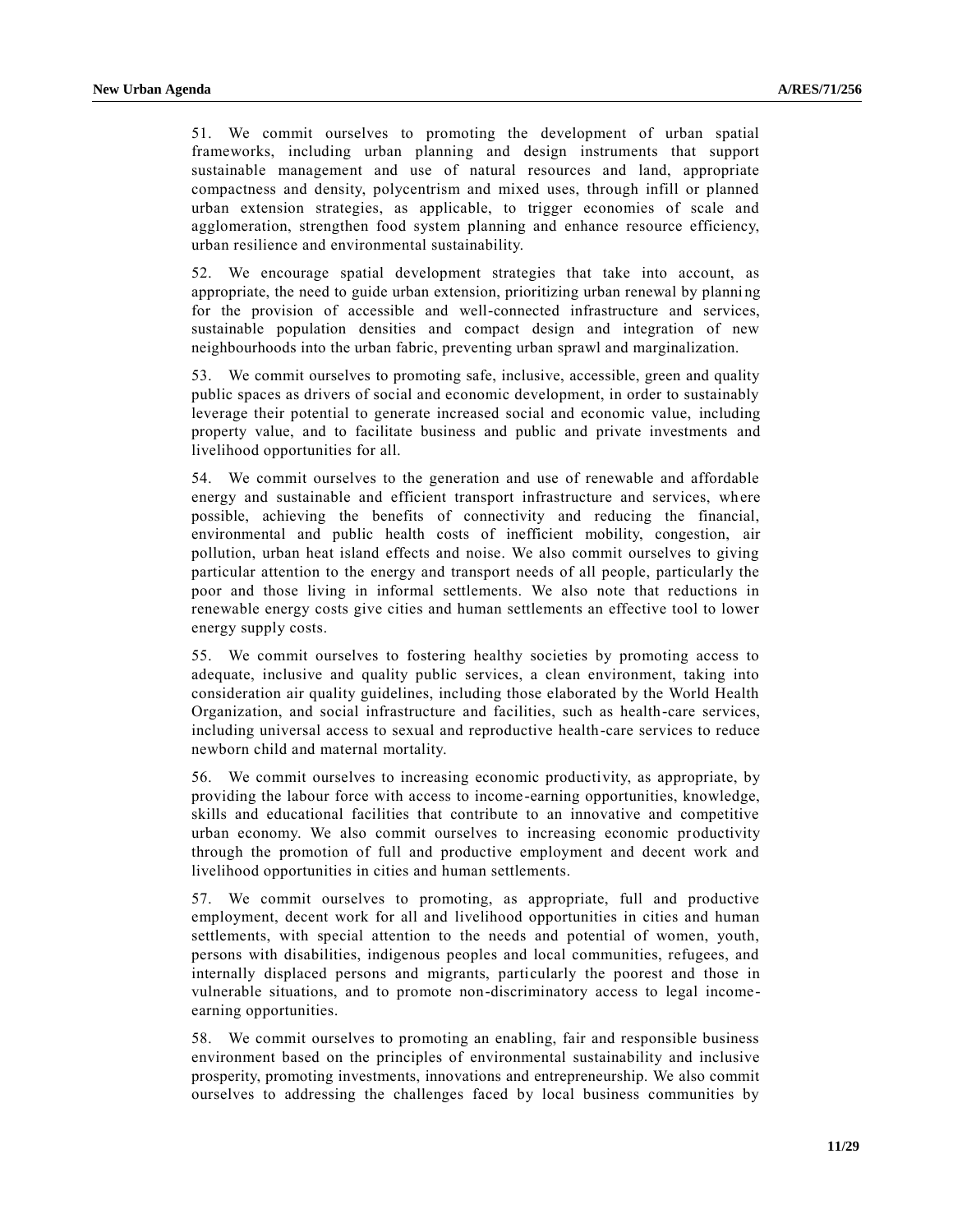supporting micro-, small and medium-sized enterprises and cooperatives throughout the value chain, in particular businesses and enterprises in the social and solidarity economy, operating in both the formal and informal economies.

59. We commit ourselves to recognizing the contribution of the working poor in the informal economy, particularly women, including unpaid, domestic and migrant workers, to the urban economies, taking into account national circumstances. Their livelihoods, working conditions and income security, legal and social protection, access to skills, assets and other support services, and voice and representation should be enhanced. A progressive transition of workers and economic units to the formal economy will be developed by adopting a balanced approach, combining incentives and compliance measures, while promoting preservation and improvement of existing livelihoods. We will take into account specific national circumstances, legislation, policies, practices and priorities for the transition to the formal economy.

60. We commit ourselves to sustaining and supporting urban economies to transition progressively to higher productivity through high-value-added sectors, by promoting diversification, technological upgrading, research and innovation, including the creation of quality, decent and productive jobs, including through the promotion of cultural and creative industries, sustainable tourism, performing arts and heritage conservation activities, among others.

61. We commit ourselves to harnessing the urban demographic dividend, where applicable, and to promoting access for youth to education, skills development and employment to achieve increased productivity and shared prosperity in cities and human settlements. Girls and boys, young women and young men are key agents of change in creating a better future and when empowered they have great potential to advocate on behalf of themselves and their communities. Ensuring more and better opportunities for their meaningful participation will be essential for the implementation of the New Urban Agenda.

62. We commit ourselves to addressing the social, economic and spatial implications of ageing populations, where applicable, and harnessing the ageing factor as an opportunity for new decent jobs and sustained, inclusive and sustainable economic growth, while improving the quality of life of the urban population.

#### *Environmentally sustainable and resilient urban development*

63. We recognize that cities and human settlements face unprecedented threats from unsustainable consumption and production patterns, loss of biodiversity, pressure on ecosystems, pollution, natural and human-made disasters, and climate change and its related risks, undermining the efforts to end poverty in all its forms and dimensions and to achieve sustainable development. Given cities' demographic trends and their central role in the global economy, in the mitigation and adaptation efforts related to climate change, and in the use of resources and ecosystems, the way they are planned, financed, developed, built, governed and managed has a direct impact on sustainability and resilience well beyond urban boundaries.

64. We also recognize that urban centres worldwide, especially in developing countries, often have characteristics that make them and their inhabitants especially vulnerable to the adverse impacts of climate change and other natural and human made hazards, including earthquakes, extreme weather events, flooding, subsidence, storms, including dust and sand storms, heatwaves, water scarcity, droughts, water and air pollution, vector-borne diseases and sea level rise, which particularly affect coastal areas, delta regions and small island developing States, among others.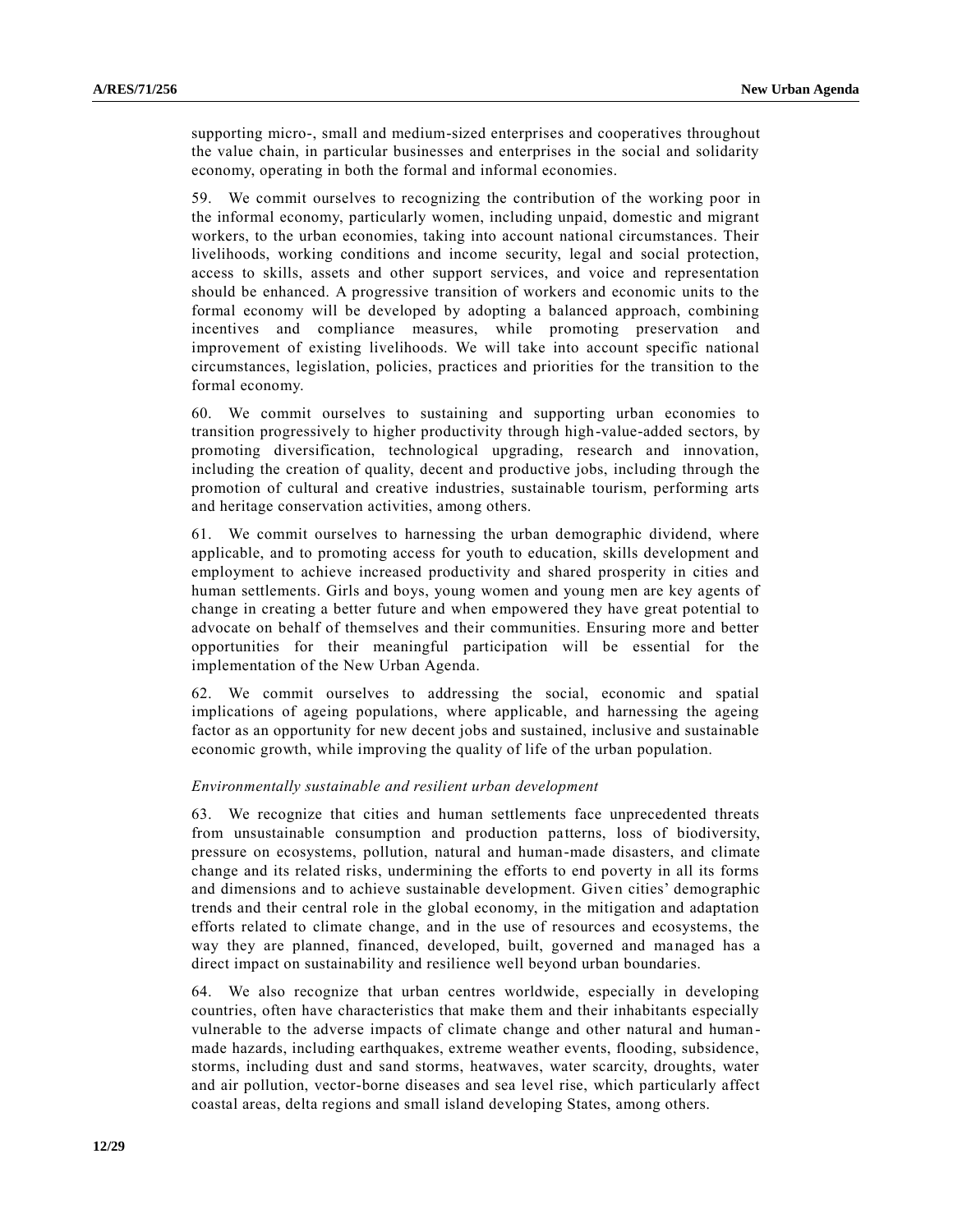65. We commit ourselves to facilitating the sustainable management of natural resources in cities and human settlements in a manner that protects and improves the urban ecosystem and environmental services, reduces greenhouse gas emissions and air pollution and promotes disaster risk reduction and management, by supporting the development of disaster risk reduction strategies and periodical assessments of disaster risk caused by natural and human-made hazards, including standards for risk levels, while fostering sustainable economic development and protecting the well-being and quality of life of all persons through environmentally sound urban and territorial planning, infrastructure and basic services.

66. We commit ourselves to adopting a smart-city approach that makes use of opportunities from digitalization, clean energy and technologies, as well as innovative transport technologies, thus providing options for inhabitants to make more environmentally friendly choices and boost sustainable economic growth and enabling cities to improve their service delivery.

67. We commit ourselves to promoting the creation and maintenance of wellconnected and well-distributed networks of open, multipurpose, safe, inclusive, accessible, green and quality public spaces, to improving the resilience of cities to disasters and climate change, including floods, drought risks and heatwaves, to improving food security and nutrition, physical and mental health, and household and ambient air quality, to reducing noise and promoting attractive and liveable cities, human settlements and urban landscapes and to prioritizing the cons ervation of endemic species.

68. We commit ourselves to giving particular consideration to urban deltas, coastal areas and other environmentally sensitive areas, highlighting their importance as ecosystems' providers of significant resources for transport, food security, economic prosperity, ecosystem services and resilience. We commit ourselves to integrating appropriate measures into sustainable urban and territorial planning and development.

69. We commit ourselves to preserving and promoting the ecological and social function of land, including coastal areas that support cities and human settlements, and to fostering ecosystem-based solutions to ensure sustainable consumption and production patterns, so that the ecosystem's regenerative capacity is not exceeded. We also commit ourselves to promoting sustainable land use, combining urban extensions with adequate densities and compactness to prevent and contain urban sprawl, as well as preventing unnecessary land-use change and the loss of productive land and fragile and important ecosystems.

70. We commit ourselves to supporting local provision of goods and basic services and leveraging the proximity of resources, recognizing that heavy reliance on distant sources of energy, water, food and materials can pose sustainability challenges, including vulnerability to service supply disruptions, and that local provision can facilitate inhabitants' access to resources.

71. We commit ourselves to strengthening the sustainable management of resources, including land, water (oceans, seas and fresh water), energy, materials, forests and food, with particular attention to the environmentally sound management and minimization of all waste, hazardous chemicals, including air and short-lived climate pollutants, greenhouse gases and noise, and in a way that considers urbanrural linkages, functional supply and value chains vis-à-vis environmental impact and sustainability and that strives to transition to a circular economy while facilitating ecosystem conservation, regeneration, restoration and resilience in the face of new and emerging challenges.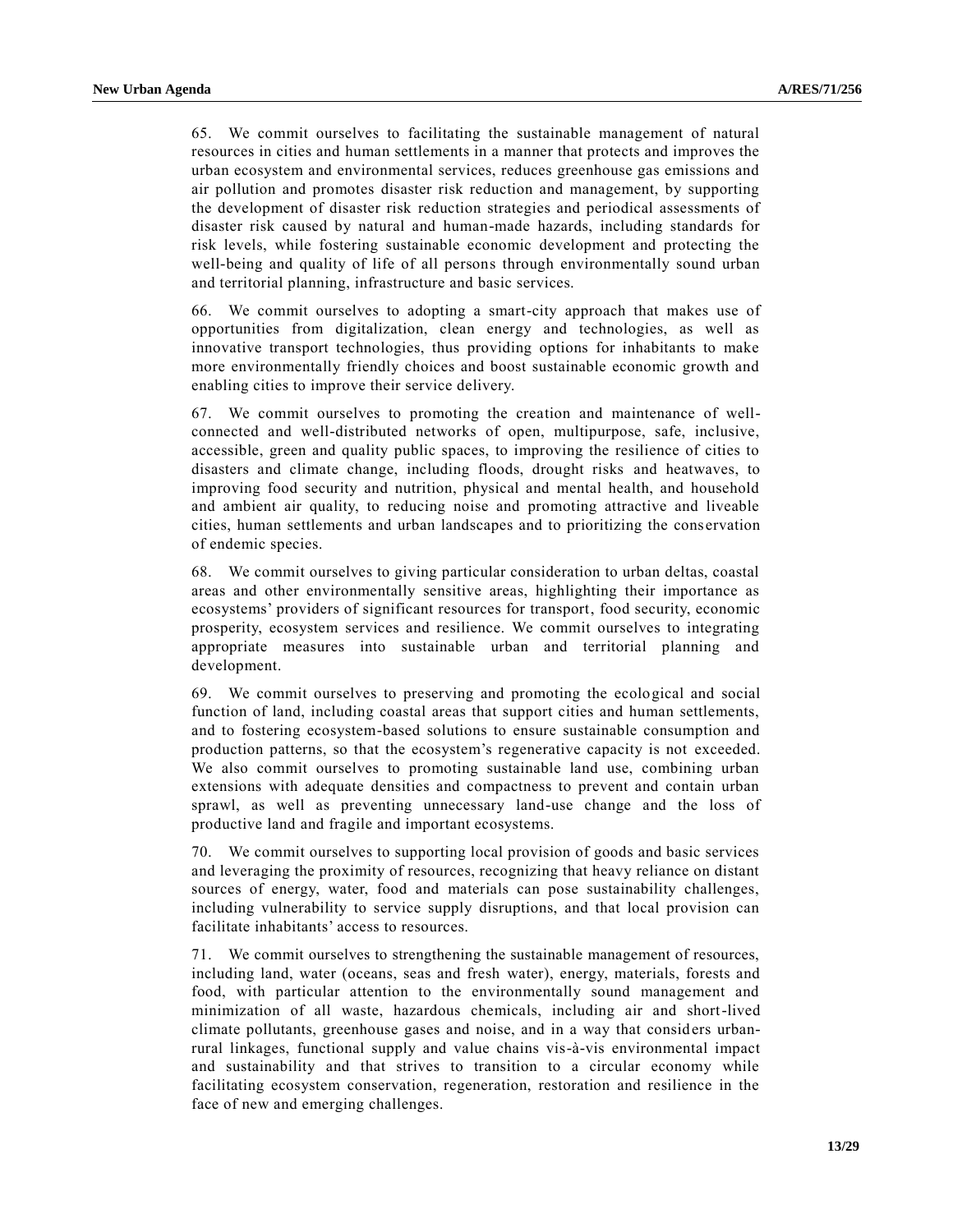72. We commit ourselves to long-term urban and territorial planning processes and spatial development practices that incorporate integrated water resources planning and management, considering the urban-rural continuum on the local and territorial scales and including the participation of relevant stakeholders and communities.

73. We commit ourselves to promoting the conservation and sustainable use of water by rehabilitating water resources within the urban, peri-urban and rural areas, reducing and treating wastewater, minimizing water losses, promoting water reuse and increasing water storage, retention and recharge, taking into consideration the water cycle.

74. We commit ourselves to promoting environmentally sound waste management and to substantially reducing waste generation by reducing, reusing and recycling waste, minimizing landfills and converting waste to energy when waste cannot be recycled or when this choice delivers the best environmental outcome. We further commit ourselves to reducing marine pollution through improved waste and wastewater management in coastal areas.

75. We commit ourselves to encouraging national, subnational and local governments, as appropriate, to develop sustainable, renewable and affordable energy and energy-efficient buildings and construction modes and to promoting energy conservation and efficiency, which are essential to enable the reduction of greenhouse gas and black carbon emissions, ensure sustainable consumption and production patterns, help create new decent jobs, improve public health and reduce the costs of energy supply.

76. We commit ourselves to making sustainable use of natural resources and focusing on the resource efficiency of raw and construction materials such as concrete, metals, wood, minerals and land. We commit ourselves to establishing safe material recovery and recycling facilities, promoting the development of sustainable and resilient buildings and prioritizing the use of local, non-toxic and recycled materials and lead-additive-free paints and coatings.

77. We commit ourselves to strengthening the resilience of cities and human settlements, including through the development of quality infrastructure and spatial planning, by adopting and implementing integrated, age- and gender-responsive policies and plans and ecosystem-based approaches in line with the Sendai Framework for Disaster Risk Reduction 2015–2030 and by mainstreaming holistic and data-informed disaster risk reduction and management at all levels to reduce vulnerabilities and risk, especially in risk-prone areas of formal and informal settlements, including slums, and to enable households, communities, institutions and services to prepare for, respond to, adapt to and rapidly recover from the effects of hazards, including shocks or latent stresses. We will promote the development of infrastructure that is resilient and resource efficient and will reduce the risks and impact of disasters, including the rehabilitation and upgrading of slums and informal settlements. We will also promote measures for strengthening and retrofitting all risky housing stock, including in slums and informal settlements, to make it resilient to disasters, in coordination with local authorities and stakeholders.

78. We commit ourselves to supporting moving from reactive to more proactive risk-based, all-hazards and all-of-society approaches, such as raising public awareness of risks and promoting ex ante investments to prevent risks and build resilience, while also ensuring timely and effective local responses to address the immediate needs of inhabitants affected by natural and human-made disasters and conflicts. This should include the integration of the "build back better" principles into the post-disaster recovery process to integrate resilience-building, environmental and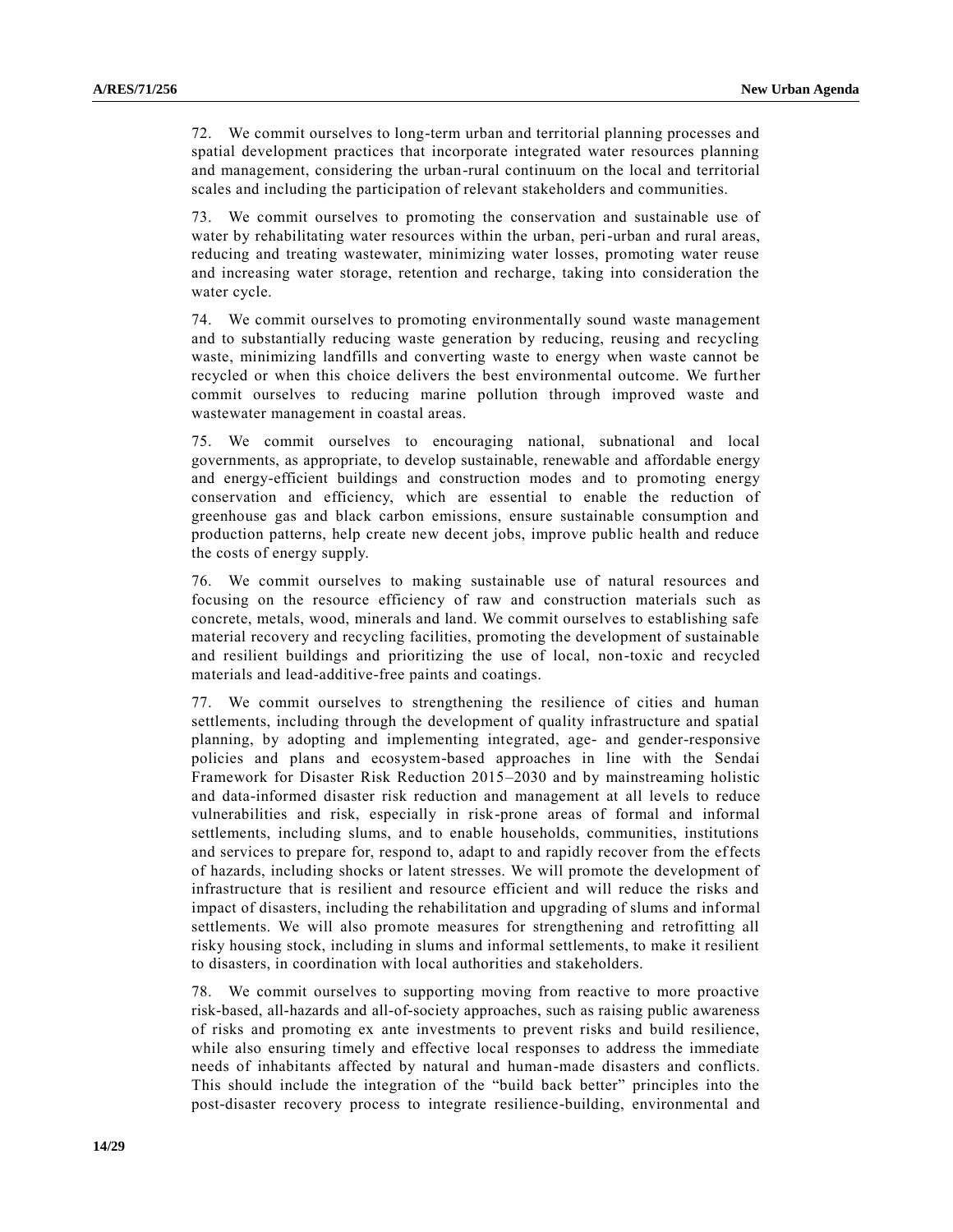spatial measures and lessons from past disasters, as well as awareness of new risks, into future planning.

79. We commit ourselves to promoting international, national, subnational and local climate action, including climate change adaptation and mitigation, and to supporting the efforts of cities and human settlements, their inhabitants and all local stakeholders as important implementers. We further commit ourselves to supporting building resilience and reducing emissions of greenhouse gases from all relevant sectors. Such measures should be consistent with the goals of the Paris Agreement adopted under the United Nations Framework Convention on Climate Change, including holding the increase in the global average temperature to well below 2 degrees Celsius above pre-industrial levels and pursuing efforts to limit the temperature increase to 1.5 degrees Celsius above pre-industrial levels.

80. We commit ourselves to supporting the medium- to long-term adaptation planning process, as well as city-level assessments of climate vulnerability and impact, to inform adaptation plans, policies, programmes and actions that build the resilience of urban inhabitants, including through the use of ecosystem-based adaptation.

# **Effective implementation**

81. We recognize that the realization of the transformative commitments set out in the New Urban Agenda will require enabling policy frameworks at the national, subnational and local levels, integrated by participatory planning and management of urban spatial development and effective means of implementation, complemented by international cooperation as well as efforts in capacity development, including the sharing of best practices, policies and programmes among Governments at all levels.

82. We invite international and regional organizations and bodies, including those of the United Nations system and multilateral environmental agreements, development partners, international and multilateral financial institutions, regional development banks, the private sector and other stakeholders, to enhance coordination of their urban and rural development strategies and programmes to apply an integrated approach to sustainable urbanization, mainstreaming the implementation of the New Urban Agenda.

83. In this regard, we emphasize the need to improve United Nations system-wide coordination and coherence in the area of sustainable urban development, within the framework of system-wide strategic planning, implementation and reporting, as stressed in paragraph 88 of the 2030 Agenda for Sustainable Development.

84. We strongly urge States to refrain from promulgating and applying any unilateral economic, financial or trade measures not in accordance with international law and the Charter of the United Nations that impede the full achievement of economic and social development, particularly in developing countries.

# *Building the urban governance structure: establishing a supportive framework*

85. We acknowledge the principles and strategies contained in the International Guidelines on Decentralization and Strengthening of Local Authorities and the International Guidelines on Access to Basic Services for All, adopted by the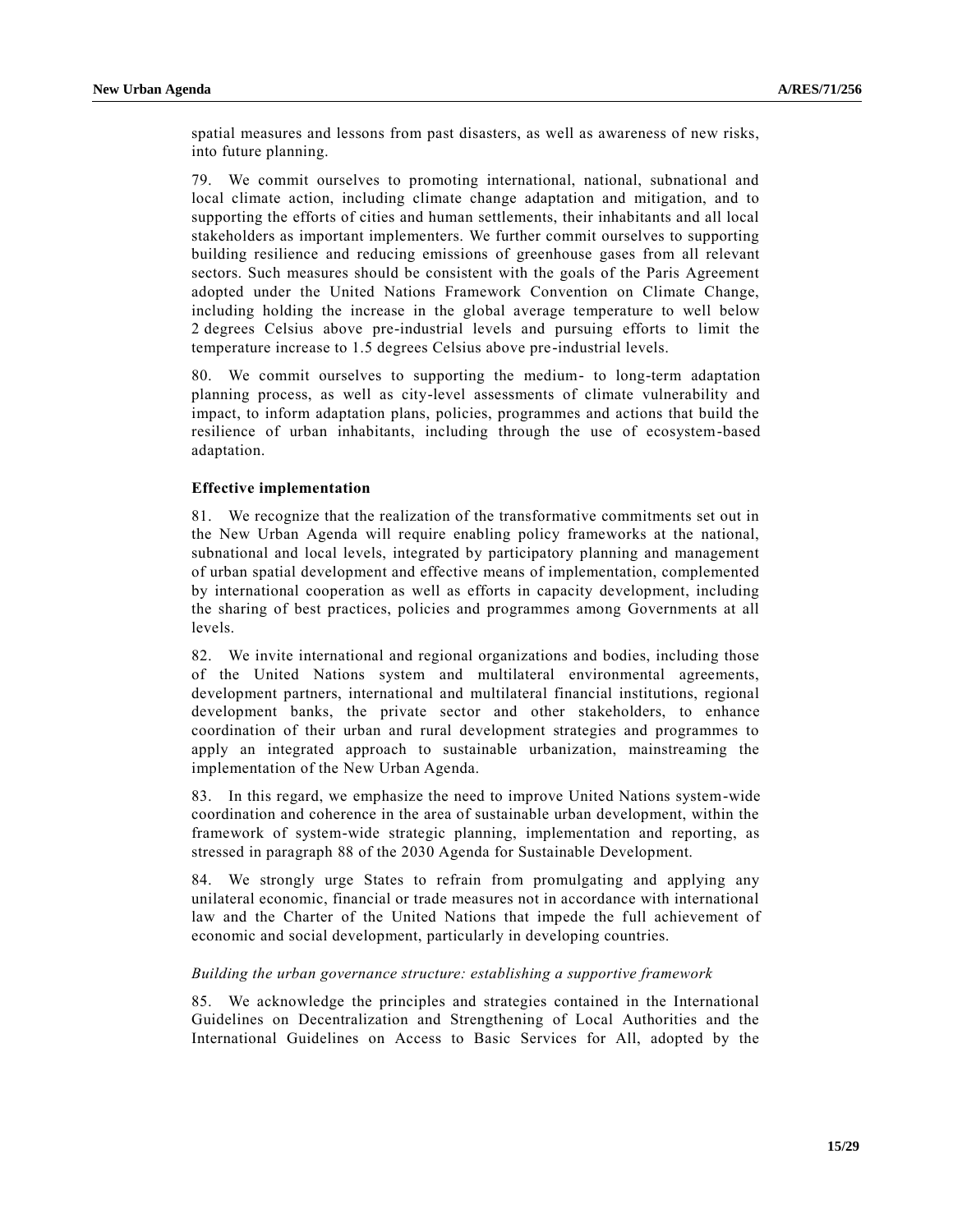Governing Council of the United Nations Human Settlements Programme (UN-Habitat) in its resolutions  $21/3$  of 20 April 2007<sup>15</sup> and [22/8](http://undocs.org/A/RES/22/8) of 3 April 2009.<sup>16</sup>

86. We will anchor the effective implementation of the New Urban Agenda in inclusive, implementable and participatory urban policies, as appropriate, to mainstream sustainable urban and territorial development as part of integrated development strategies and plans, supported, as appropriate, by national, subnational and local institutional and regulatory frameworks, ensuring that they are adequately linked to transparent and accountable finance mechanisms.

87. We will foster stronger coordination and cooperation among national, subnational and local governments, including through multilevel consultation mechanisms and by clearly defining the respective competences, tools and resources for each level of government.

88. We will ensure coherence between goals and measures of sectoral policies, inter alia, rural development, land use, food security and nutrition, management of natural resources, provision of public services, water and sanitation, health, environment, energy, housing and mobility policies, at different levels and scales of political administration, across administrative borders and considering the appropriate functional areas, in order to strengthen integrated approaches to urbanization and implement integrated urban and territorial planning strategies that factor them in.

89. We will take measures to establish legal and policy frameworks, based on the principles of equality and non-discrimination, to enhance the ability of Governments to effectively implement national urban policies, as appropriate, and to empower them as policymakers and decision makers, ensuring appropriate fiscal, political and administrative decentralization based on the principle of subsidiarity.

90. We will, in line with countries' national legislation, support strengthening the capacity of subnational and local governments to implement effective local and metropolitan multilevel governance, across administrative borders, and based on functional territories, ensuring the involvement of subnational and local governments in decision-making and working to provide them with the necessary authority and resources to manage critical urban, metropolitan and territorial concerns. We will promote metropolitan governance that is inclusive and encompasses legal frameworks and reliable financing mechanisms, including sustainable debt management, as applicable. We will take measures to promote women's full and effective participation and equal rights in all fields and in leadership at all levels of decision-making, including in local governments.

91. We will support local governments in determining their own administrative and management structures, in line with national legislation and policies, as appropriate, in order to adapt to local needs. We will encourage appropriate regulatory frameworks and support to local governments in partnering with communities, civil society and the private sector to develop and manage basic services and infrastructure, ensuring that the public interest is preserved and concise goals, responsibilities and accountability mechanisms are clearly defined.

92. We will promote participatory age- and gender-responsive approaches at all stages of the urban and territorial policy and planning processes, from

<sup>15</sup> See *Official Records of the General Assembly, Sixty-second Session, Supplement No. 8* [\(A/62/8\)](http://undocs.org/A/62/8), annex I.

<sup>16</sup> Ibid., *Sixty-fourth Session, Supplement No. 8* [\(A/64/8\)](http://undocs.org/A/64/8), annex I.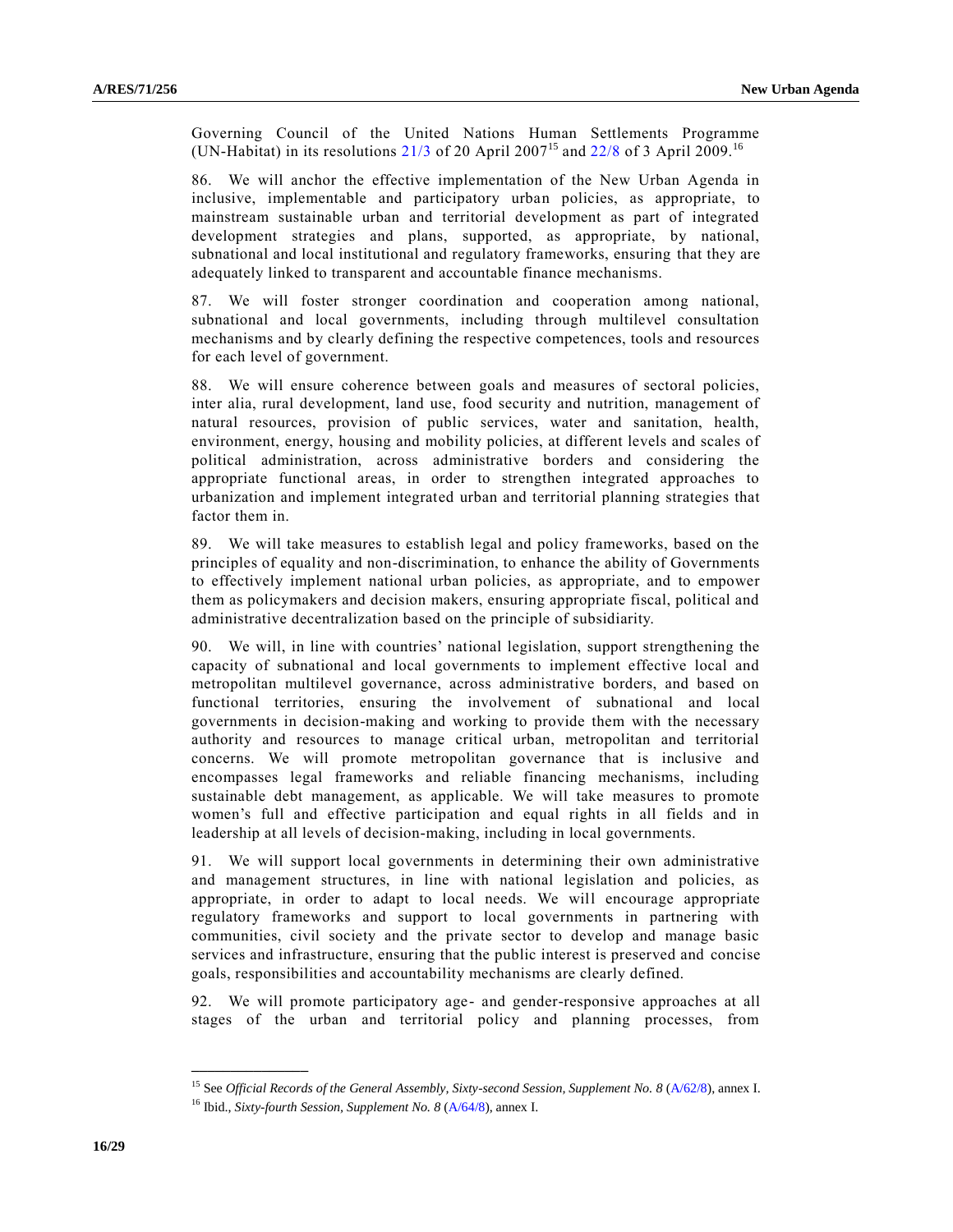conceptualization to design, budgeting, implementation, evaluation and review, rooted in new forms of direct partnership between Governments at all levels and civil society, including through broad-based and well-resourced permanent mechanisms and platforms for cooperation and consultation open to all, using information and communications technologies and accessible data solutions.

# *Planning and managing urban spatial development*

93. We acknowledge the principles and strategies for urban and territorial planning contained in the International Guidelines on Urban and Territorial Planning, approved by the Governing Council of UN-Habitat in its resolution [25/6](http://undocs.org/A/RES/25/6) of 23 April 2015.<sup>17</sup>

94. We will implement integrated planning that aims to balance short-term needs with the long-term desired outcomes of a competitive economy, high quality of life and sustainable environment. We will also strive to build flexibility into our plans in order to adjust to changing social and economic conditions over time. We will implement and systematically evaluate these plans, while making efforts to leverage innovations in technology and to produce a better living environment.

95. We will support the implementation of integrated, polycentric and balanced territorial development policies and plans, encouraging cooperation and mutual support among different scales of cities and human settlements, strengthening the role of small and intermediate cities and towns in enhancing food security and nutrition systems, providing access to sustainable, affordable, adequate, resilient and safe housing, infrastructure and services, facilitating effective trade links across the urban-rural continuum and ensuring that small-scale farmers and fishers are linked to local, subnational, national, regional and global value chains and markets. We will also support urban agriculture and farming, as well as responsible, local and sustainable consumption and production, and social interactions, through enabling and accessible networks of local markets and commerce as an option for contributing to sustainability and food security.

96. We will encourage the implementation of sustainable urban and territorial planning, including city-region and metropolitan plans, to encourage synergies and interactions among urban areas of all sizes and their peri-urban and rural surroundings, including those that are cross-border, and we will support the development of sustainable regional infrastructure projects that stimulate sustainable economic productivity, promoting equitable growth of regions across the urban-rural continuum. In this regard, we will promote urban-rural partnerships and inter-municipal cooperation mechanisms based on functional territories and urban areas as effective instruments for performing municipal and metropolitan administrative tasks, delivering public services and promoting both local and regional development.

97. We will promote planned urban extensions and infill, prioritizing renewal, regeneration and retrofitting of urban areas, as appropriate, including the upgrading of slums and informal settlements, providing high-quality buildings and public spaces, promoting integrated and participatory approaches involving all relevant stakeholders and inhabitants and avoiding spatial and socioeconomic segregation and gentrification, while preserving cultural heritage and preventing and containing urban sprawl.

<sup>&</sup>lt;sup>17</sup> Ibid., Seventieth Session, Supplement No. 8 [\(A/70/8\)](http://undocs.org/A/70/8), annex.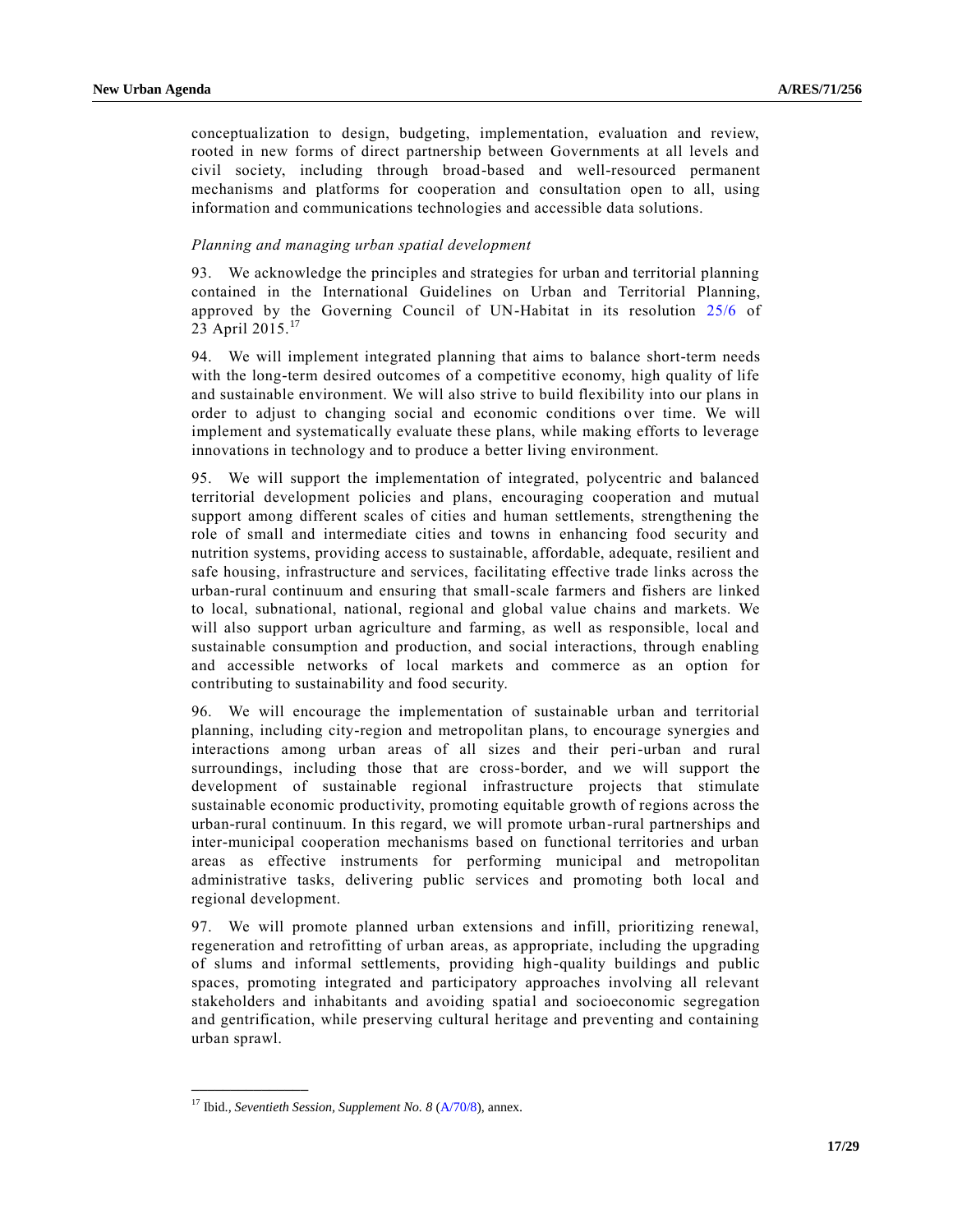98. We will promote integrated urban and territorial planning, including planned urban extensions based on the principles of equitable, efficient and sustainable use of land and natural resources, compactness, polycentrism, appropriate density and connectivity, and multiple use of space, as well as mixed social and economic uses in built-up areas, in order to prevent urban sprawl, reduce mobility challenges and needs and service delivery costs per capita and harness density and economies of scale and agglomeration, as appropriate.

99. We will support the implementation of urban planning strategies, as appropriate, that facilitate a social mix through the provision of affordable housing options with access to quality basic services and public spaces for all, enhancing safety and security and favouring social and intergenerational interaction and the appreciation of diversity. We will take steps to include appropriate training and support for service delivery professionals and communities in areas affected by urban violence.

100. We will support the provision of well-designed networks of safe, accessible, green and quality streets and other public spaces that are accessible to all and free from crime and violence, including sexual harassment and gender-based violence, considering the human scale, and measures that allow for the best possible commercial use of street-level floors, fostering both formal and informal local markets and commerce, as well as not-for-profit community initiatives, bringing people into public spaces and promoting walkability and cycling with the goal of improving health and well-being.

101. We will integrate disaster risk reduction and climate change adaptation and mitigation considerations and measures into age- and gender-responsive urban and territorial development and planning processes, including greenhouse gas emissions, resilience-based and climate-effective design of spaces, buildings and construction, services and infrastructure, and nature-based solutions. We will promote cooperation and coordination across sectors and build the capacities of local authorities to develop and implement disaster risk reduction and response plans, such as risk assessments concerning the location of current and future public facilities, and to formulate adequate contingency and evacuation procedures.

102. We will strive to improve capacity for urban planning and design and the provision of training for urban planners at the national, subnational and local levels.

103. We will integrate inclusive measures for urban safety and the prevention of crime and violence, including terrorism and violent extremism conducive to terrorism. Such measures will, where appropriate, engage relevant local communities and non-governmental actors in developing urban strategies and initiatives, including taking into account slums and informal settlements as well as vulnerability and cultural factors in the development of policies concerning public security and crime and violence prevention, including by preventing and countering the stigmatization of specific groups as posing inherently greater security threats.

104. We will promote compliance with legal requirements through strong, inclusive management frameworks and accountable institutions that deal with land registration and governance, applying transparent and sustainable management and use of land, property registration and sound financial systems. We will support local governments and relevant stakeholders, through a variety of mechanisms, in developing and using basic land inventory information, such as cadastres, valuation and risk maps, and land and housing price records, to generate the high-quality, timely and reliable data — disaggregated by income, sex, age, race, ethnicity, migration status, disability, geographic location and other characteristics relevant in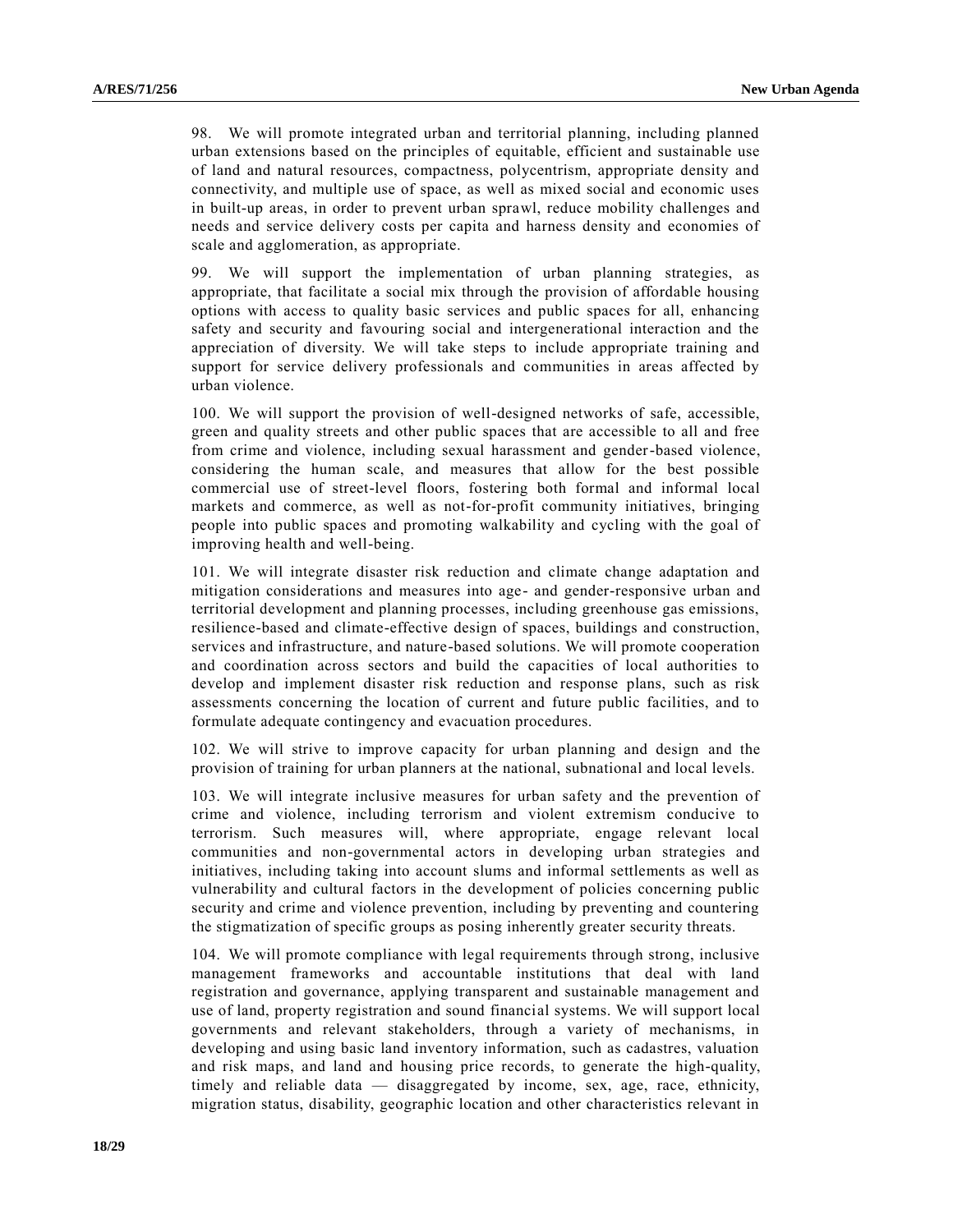the national context — needed to assess changes in land values, while ensuring that these data will not be used for discriminatory land-use policies.

105. We will foster the progressive realization of the right to adequate housing as a component of the right to an adequate standard of living. We will develop and implement housing policies at all levels, incorporating participatory planning and applying the principle of subsidiarity, as appropriate, in order to ensure coherence among national, subnational and local development strategies, land policies and housing supply.

106. We will promote housing policies based on the principles of social inclusion, economic effectiveness and environmental protection. We will support the effective use of public resources for affordable and sustainable housing, including land in central and consolidated areas of cities with adequate infrastructure, and encourage mixed-income development to promote social inclusion and cohesion.

107. We will encourage the development of policies, tools, mechanisms and financing models that promote access to a wide range of affordable, sustainable housing options, including rental and other tenure options, as well as cooperative solutions such as co-housing, community land trusts and other forms of collective tenure that would address the evolving needs of persons and communities, in order to improve the supply of housing (especially for low-income groups), prevent segregation and arbitrary forced evictions and displacements and provide dignified and adequate reallocation. This will include support to incremental housing and selfbuild schemes, with special attention to programmes for upgrading slums and informal settlements.

108. We will support the development of housing policies that foster local integrated housing approaches by addressing the strong links between education, employment, housing and health, preventing exclusion and segregation. Furthermore, we commit ourselves to combating homelessness as well as to combating and eliminating its criminalization through dedicated policies and targeted active inclusion strategies, such as comprehensive, inclusive and sustainable housing-first programmes.

109. We will consider increased allocations of financial and human resources, as appropriate, for the upgrading and, to the extent possible, prevention of slums and informal settlements, with strategies that go beyond physical and environmental improvements to ensure that slums and informal settlements are integrated into the social, economic, cultural and political dimensions of cities. These strategies should include, as applicable, access to sustainable, adequate, safe and affordable housing, basic and social services, and safe, inclusive, accessible, green and quality public spaces, and they should promote security of tenure and its regularization, as well as measures for conflict prevention and mediation.

110. We will support efforts to define and reinforce inclusive and transparent monitoring systems for reducing the proportion of people living in slums and informal settlements, taking into account the experiences gained from previous efforts to improve the living conditions of slum and informal-settlement dwellers.

111. We will promote the development of adequate and enforceable regulations in the housing sector, including, as applicable, resilient building codes, standards, development permits, land-use by-laws and ordinances, and planning regulations, combating and preventing speculation, displacement, homelessness and arbitrary forced evictions and ensuring sustainability, quality, affordability, health, safety, accessibility, energy and resource efficiency, and resilience. We will also promote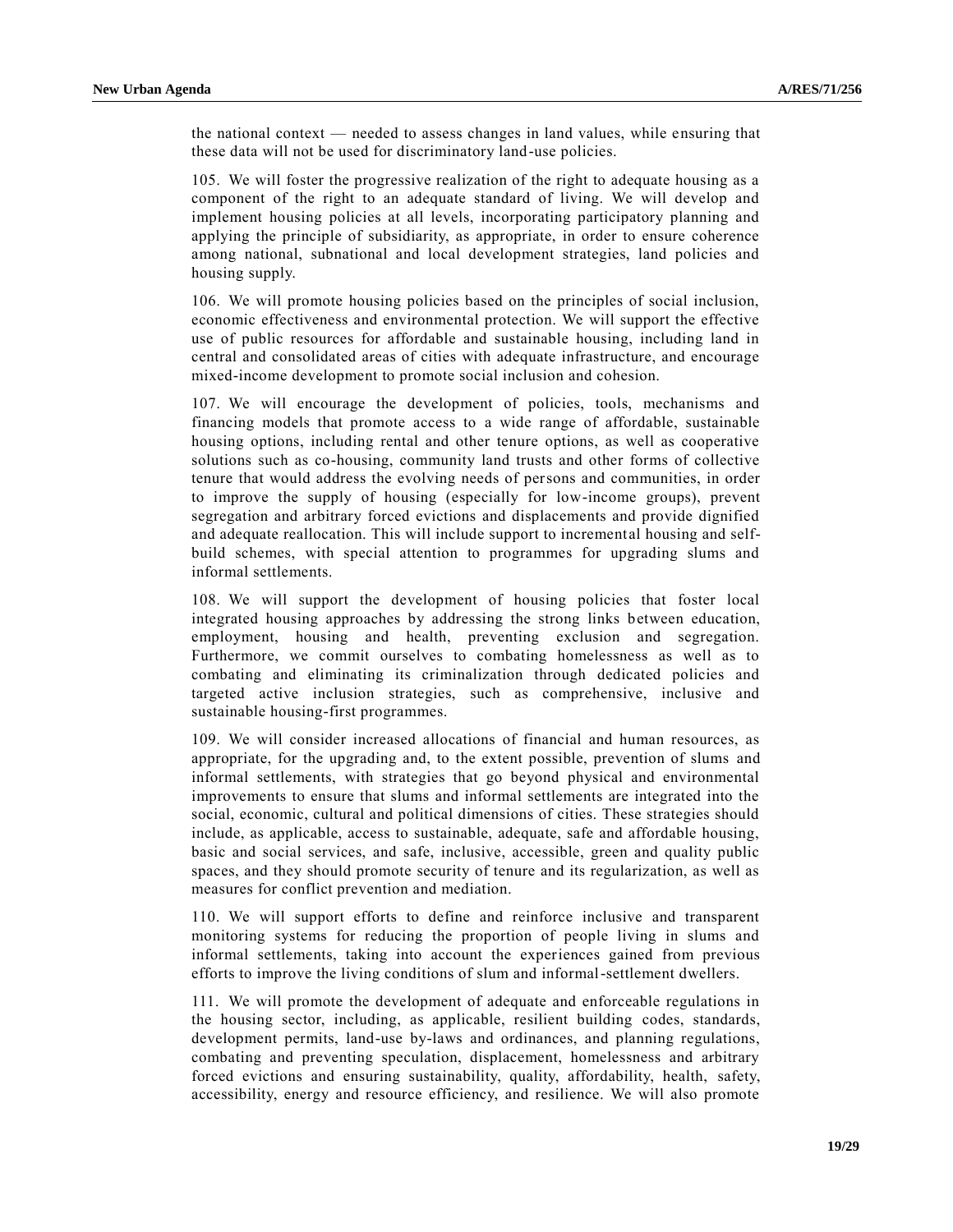differentiated analysis of housing supply and demand based on high-quality, timely and reliable disaggregated data at the national, subnational and local levels, considering specific social, economic, environmental and cultural dimensions.

112. We will promote the implementation of sustainable urban development programmes with housing and people's needs at the centre of the strategy, prioritizing well-located and well-distributed housing schemes in order to avoid peripheral and isolated mass housing developments detached from urban systems, regardless of the social and economic segment for which they are developed, and providing solutions for the housing needs of low-income groups.

113. We will take measures to improve road safety and integrate it into sustainable mobility and transport infrastructure planning and design. Together with awarenessraising initiatives, we will promote the safe-system approach called for in the Decade of Action for Road Safety, with special attention to the needs of all women and girls, as well as children and youth, older persons and persons with disabilities and those in vulnerable situations. We will work to adopt, implement and enforce policies and measures to actively protect and promote pedestrian safety and cycling mobility, with a view to broader health outcomes, particularly the prevention of injuries and non-communicable diseases, and we will work to develop and implement comprehensive legislation and policies on motorcycle safety, given the disproportionally high and increasing numbers of motorcycle deaths and injuries globally, particularly in developing countries. We will promote the safe and healthy journey to school for every child as a priority.

114. We will promote access for all to safe, age- and gender-responsive, affordable, accessible and sustainable urban mobility and land and sea transport systems, enabling meaningful participation in social and economic activities in cities and human settlements, by integrating transport and mobility plans into overall urban and territorial plans and promoting a wide range of transport and mobility options, in particular by supporting:

(*a*) A significant increase in accessible, safe, efficient, affordable and sustainable infrastructure for public transport, as well as non-motorized options such as walking and cycling, prioritizing them over private motorized transportation;

(*b*) Equitable "transit-oriented development" that minimizes the displacement, in particular, of the poor, and features affordable, mixed -income housing and a mix of jobs and services;

(*c*) Better and coordinated transport and land-use planning, which would lead to a reduction of travel and transport needs, enhancing connectivity between urban, peri-urban and rural areas, including waterways, and transport and mobility planning, particularly for small island developing States and coastal cities;

(*d*) Urban freight planning and logistics concepts that enable efficient access to products and services, minimizing their impact on the environment and on the liveability of the city and maximizing their contribution to sustained, inclusive and sustainable economic growth.

115. We will take measures to develop mechanisms and common frameworks at the national, subnational and local levels to evaluate the wider benefits of urban and metropolitan transport schemes, including impacts on the environment, the economy, social cohesion, quality of life, accessibility, road safety, public health and action on climate change, among other things.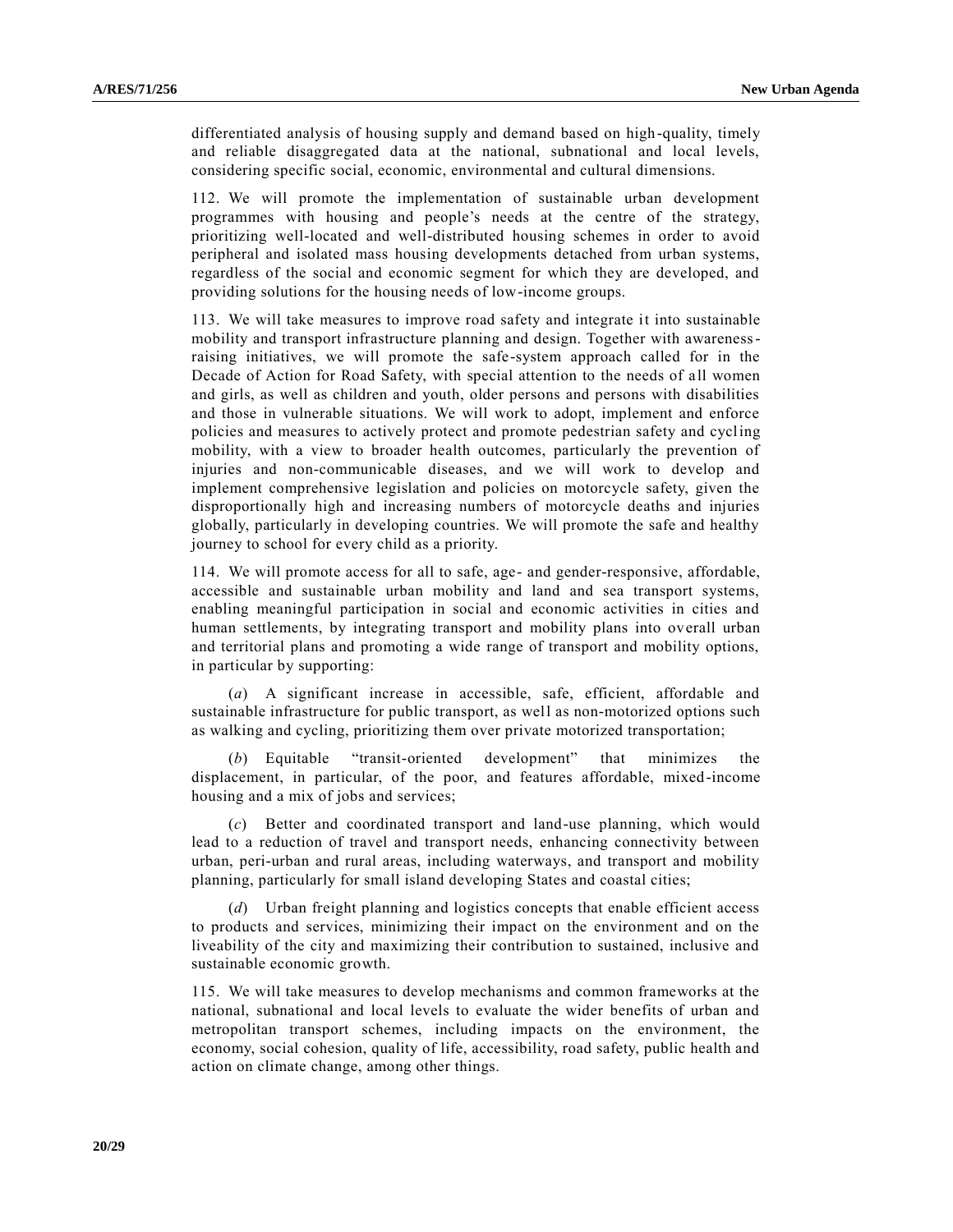116. We will support the development of these mechanisms and frameworks, based on sustainable national urban transport and mobility policies, for sustainable, open and transparent procurement and regulation of transport and mobility services in urban and metropolitan areas, including new technology that enables shared mobility services. We will support the development of clear, transparent and accountable contractual relationships between local governments and transport and mobility service providers, including on data management, which further protect the public interest and individual privacy and define mutual obligations.

117. We will support better coordination between transport and urban and territorial planning departments, in mutual understanding of planning and policy frameworks, at the national, subnational and local levels, including through sustainable urban and metropolitan transport and mobility plans. We will support subnational and local governments in developing the necessary knowledge and capacity to implement and enforce such plans.

118. We will encourage national, subnational and local governments to develop and expand financing instruments, enabling them to improve their transport and mobility infrastructure and systems, such as mass rapid-transit systems, integrated transport systems, air and rail systems, and safe, sufficient and adequate pedestrian and cycling infrastructure and technology-based innovations in transport and transit systems to reduce congestion and pollution while improving efficiency, connectivity, accessibility, health and quality of life.

119. We will promote adequate investments in protective, accessible and sustainable infrastructure and service provision systems for water, sanitation and hygiene, sewage, solid waste management, urban drainage, reduction of air pollution and storm water management, in order to improve safety in the event of water-related disasters, improve health, ensure universal and equitable access to safe and affordable drinking water for all, as well as access to adequate and equitable sanitation and hygiene for all and end open defecation, with special attention to the needs and safety of women and girls and those in vulnerable situations. We will seek to ensure that this infrastructure is climate resilient and forms part of integrated urban and territorial development plans, including housing and mobility, among other things, and is implemented in a participatory manner, considering innovative, resource-efficient, accessible, context-specific and culturally sensitive sustainable solutions.

120. We will work to equip public water and sanitation utilities with the capacity to implement sustainable water management systems, including sustainable maintenance of urban infrastructure services, through capacity development, with the goal of progressively eliminating inequalities and promoting both universal and equitable access to safe and affordable drinking water for all and adequate and equitable sanitation and hygiene for all.

121. We will ensure universal access to affordable, reliable and modern energy services by promoting energy efficiency and sustainable renewable energy and supporting subnational and local efforts to apply them in public buildings, infrastructure and facilities, as well as in taking advantage of the direct control, where applicable, by subnational and local governments of local infrastructure and codes, to foster uptake in end-use sectors, such as residential, commercial and industrial buildings, industry, transport, waste and sanitation. We also encourage the adoption of building performance codes and standards, renewable portfolio targets, energy-efficiency labelling, retrofitting of existing buildings and public procurement policies on energy, among other modalities as appropriate, to achieve energy -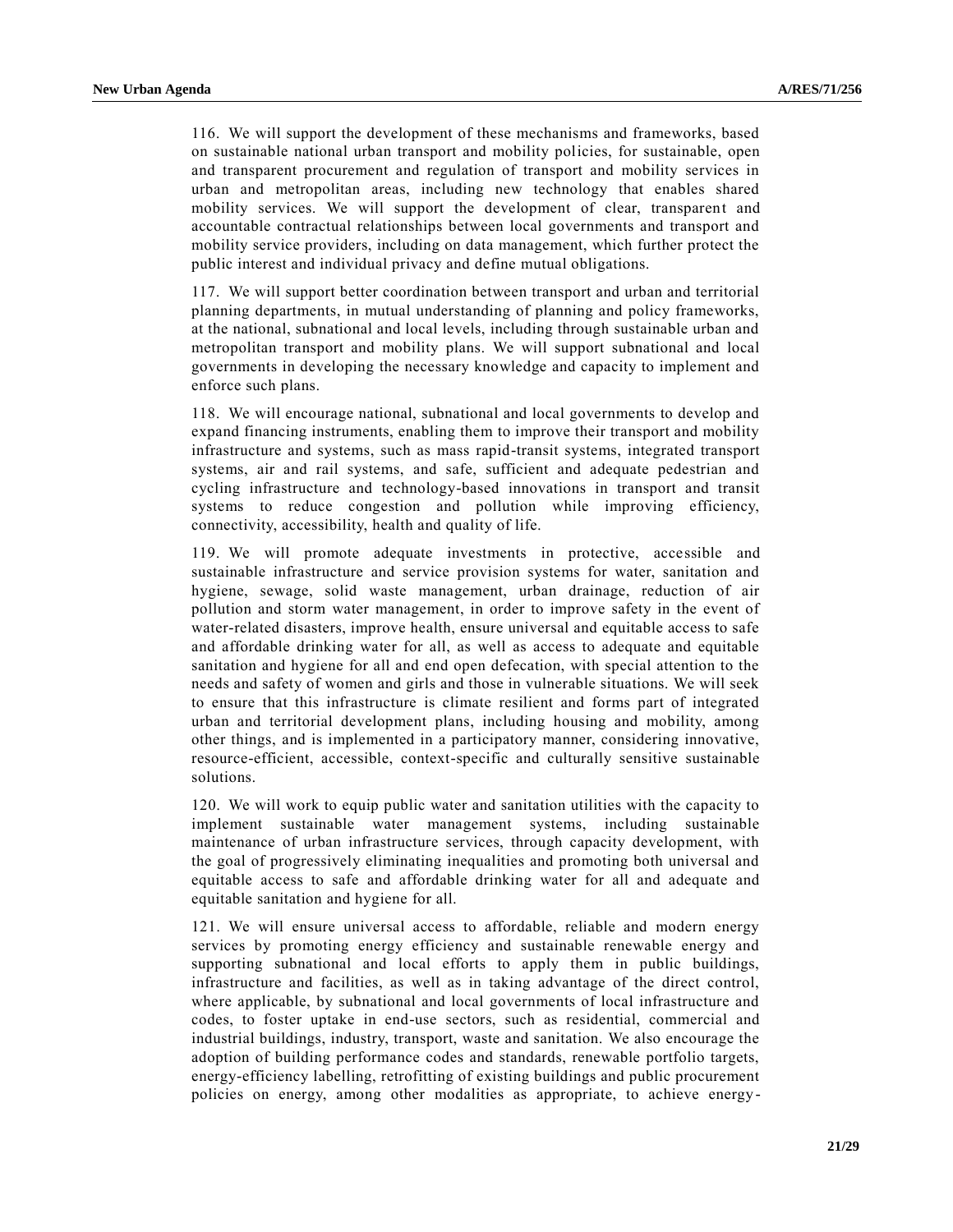efficiency targets. We will also prioritize smart-grid, district energy systems and community energy plans to improve synergies between renewable energy and energy efficiency.

122. We will support decentralized decision-making on waste disposal to promote universal access to sustainable waste management systems. We will support the promotion of extended producer-responsibility schemes that include waste generators and producers in the financing of urban waste management systems, reduce the hazards and socioeconomic impacts of waste streams and increase recycling rates through better product design.

123. We will promote the integration of food security and the nutritional needs of urban residents, particularly the urban poor, in urban and territorial planning, in order to end hunger and malnutrition. We will promote the coordination of sustainable food security and agriculture policies across urban, peri-urban and rural areas to facilitate the production, storage, transport and marketing of food to consumers in adequate and affordable ways in order to reduce food losses and prevent and reuse food waste. We will further promote the coordination of food policies with energy, water, health, transport and waste policies, maintain the genetic diversity of seeds, reduce the use of hazardous chemicals and implement other policies in urban areas to maximize efficiencies and minimize waste.

124. We will include culture as a priority component of urban plans and strategies in the adoption of planning instruments, including master plans, zoning guidelines, building codes, coastal management policies and strategic development policies that safeguard a diverse range of tangible and intangible cultural heritage and landscapes, and will protect them from potential disruptive impacts of urban development.

125. We will support the leveraging of cultural heritage for sustainable urban development and recognize its role in stimulating participation and responsibility. We will promote innovative and sustainable use of architectural monuments and sites, with the intention of value creation, through respectful restoration and adaptation. We will engage indigenous peoples and local communities in the promotion and dissemination of knowledge of tangible and intangible cultural heritage and protection of traditional expressions and languages, including through the use of new technologies and techniques.

#### *Means of implementation*

126. We recognize that the implementation of the New Urban Agenda requires an enabling environment and a wide range of means of implementation, including access to science, technology and innovation and enhanced knowledge-sharing on mutually agreed terms, as well as capacity development and mobilization of financial resources, taking into account the commitment of developed and developing countries and tapping into all available traditional and innovative sources at the global, regional, national, subnational and local levels, as well as enhanced international cooperation and partnerships among Governments at all levels, the private sector, civil society, the United Nations system and other actors, based on the principles of equality, non-discrimination, accountability, respect for human rights and solidarity, especially for those who are the poorest and most vulnerable.

127. We reaffirm the commitments on means of implementation included in the 2030 Agenda for Sustainable Development and the Addis Ababa Action Agenda.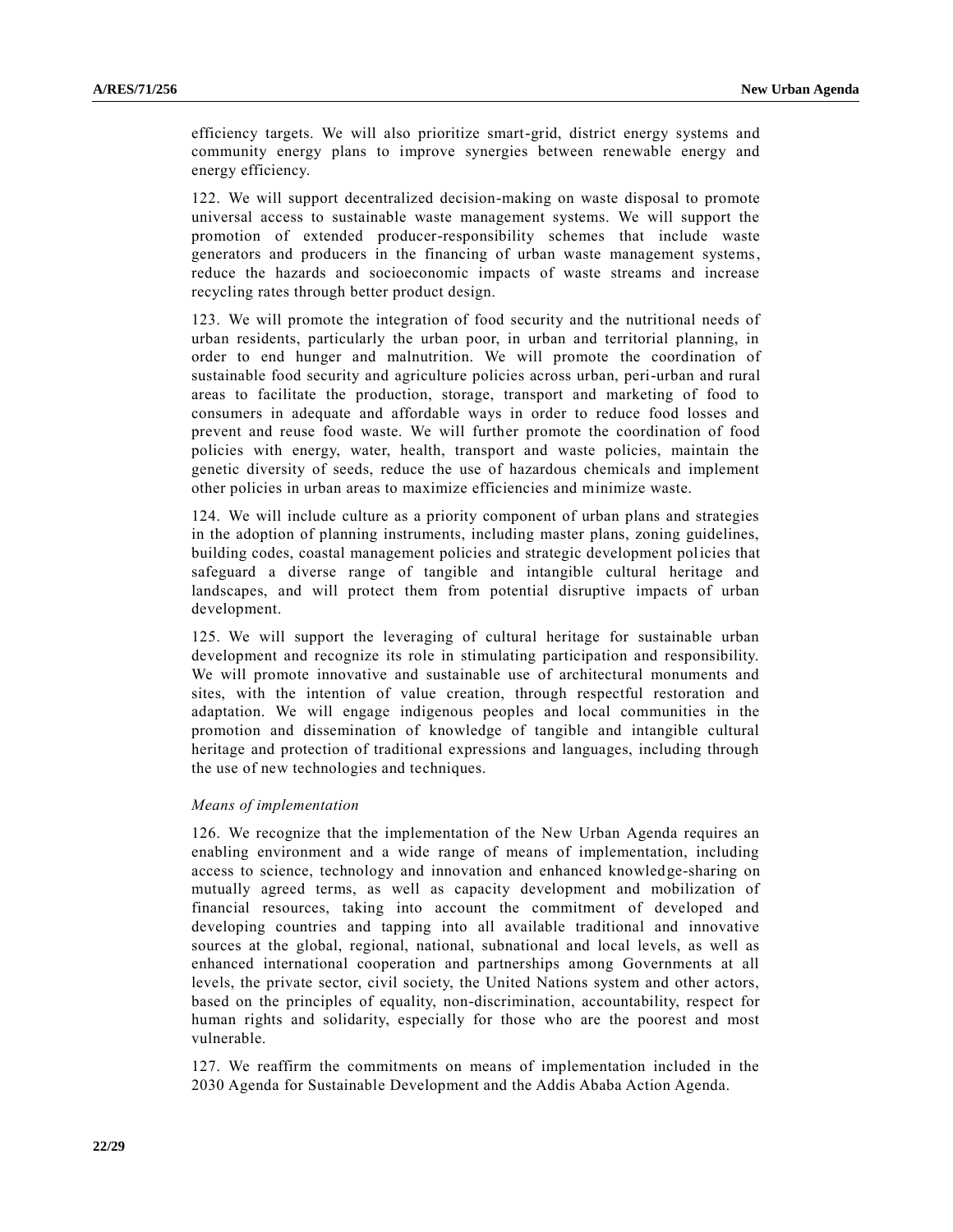128. We will encourage UN-Habitat, other United Nations programmes and agencies, and other relevant stakeholders to generate evidence-based and practical guidance for the implementation of the New Urban Agenda and the urban dimension of the Sustainable Development Goals, in close collaboration with Member States, local authorities, major groups and other relevant stakeholders, as well as through the mobilization of experts. We will build on the legacy of the Habitat III conference and the lessons learned from its preparatory process, including the regional and thematic meetings. We note, in this context, the valuable contributions of, inter alia, the World Urban Campaign, the General Assembly of Partners for Habitat III and the Global Land Tool Network.

129. We urge UN-Habitat to continue its work to develop its normative knowledge and provide capacity development and tools to national, subnational and local governments in designing, planning and managing sustainable urban development.

130. We recognize that sustainable urban development, guided by prevailing urban policies and strategies, as appropriate, can benefit from integrated financing frameworks that are supported by an enabling environment at all levels. We acknowledge the importance of ensuring that all financial means of implementation are firmly embedded in coherent policy frameworks and fiscal decentralization processes, where available, and that adequate capacities are developed at all levels.

131. We support context-sensitive approaches to financing urbanization and enhancing financial management capacities at all levels of government through the adoption of specific instruments and mechanisms necessary to achieve sustainable urban development, recognizing that each country has the primary responsibility for its own economic and social development.

132. We will mobilize endogenous resources and revenues generated through the capture of benefits of urbanization, as well as the catalysing effects and maximized impact of public and private investments, in order to improve the financial conditions for urban development and open access to additional sources, recognizing that, for all countries, public policies and the mobilization and effective use of domestic resources, underpinned by the principle of national ownership, are central to our common pursuit of sustainable urban development, including implementation of the New Urban Agenda.

133. We call upon businesses to apply their creativity and innovation to solving sustainable development challenges in urban areas, acknowledging that private business activity, investment and innovation are major drivers of productivity, inclusive growth and job creation, and that private investment, particularly foreign direct investment, along with a stable international financial system, are essential elements of development efforts.

134. We will support appropriate policies and capacities that enable subnational and local governments to register and expand their potential revenue base, for example through multipurpose cadastres, local taxes, fees and service charges, in line with national policies, while ensuring that women and girls, children and youth, older persons, persons with disabilities, indigenous peoples and local communities, and poor households are not disproportionately affected.

135. We will promote sound and transparent systems for financial transfers from national Governments to subnational and local governments based on the latter's needs, priorities, functions, mandates and performance-based incentives, as appropriate, in order to provide them with adequate, timely and predictable resources and enhance their ability to raise revenue and manage expenditures.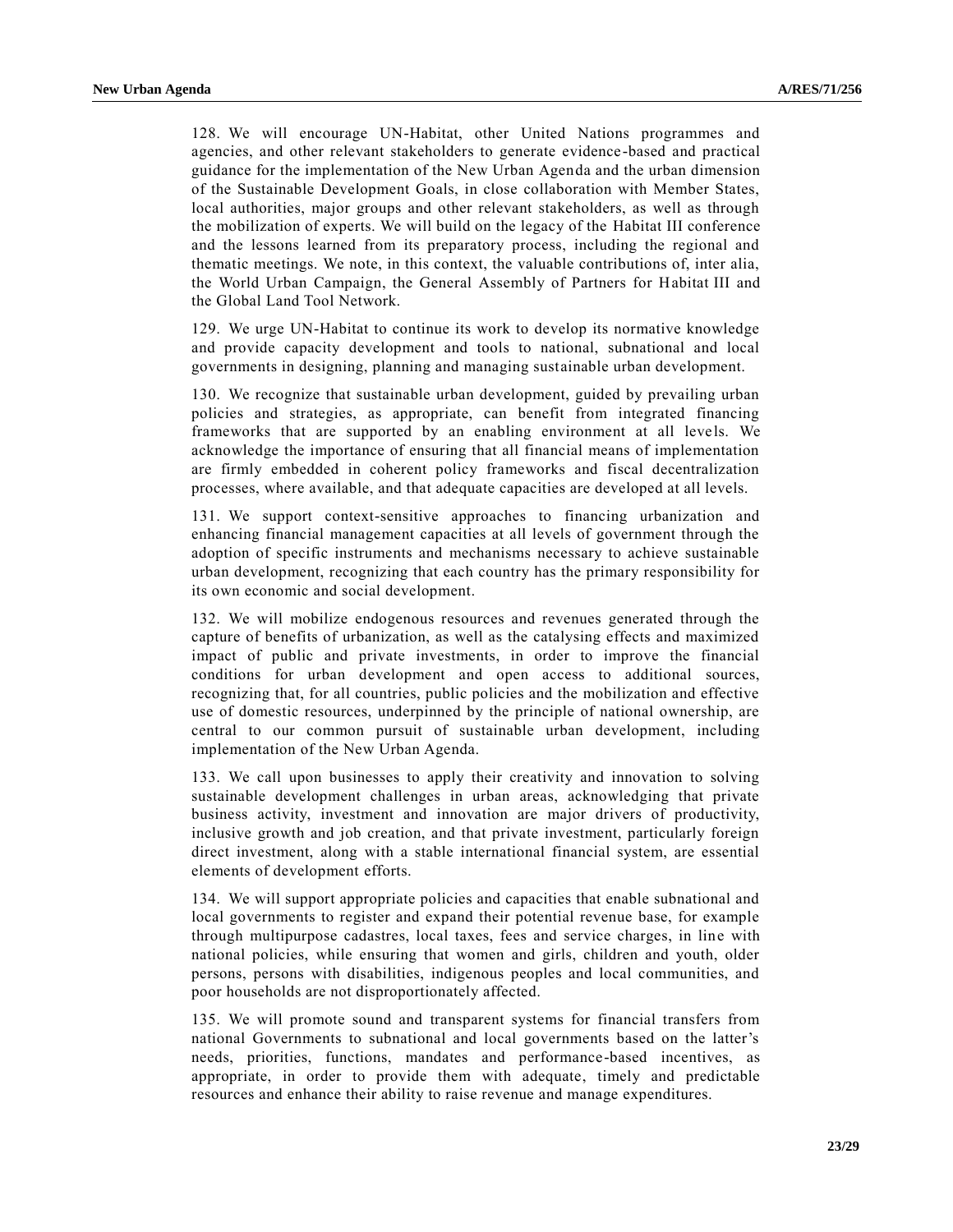136. We will support the development of vertical and horizontal models of distribution of financial resources to decrease inequalities across subnationa l territories, within urban centres and between urban and rural areas, as well as to promote integrated and balanced territorial development. In this regard, we emphasize the importance of improving the transparency of data on spending and resource allocation as a tool for assessing progress towards equity and spatial integration.

137. We will promote best practices to capture and share the increase in land and property value generated as a result of urban development processes, infrastructure projects and public investments. Measures such as gains-related fiscal policies could be put in place, as appropriate, to prevent its solely private capture, as well as land and real estate speculation. We will reinforce the link between fiscal systems and urban planning, as well as urban management tools, including land market regulations. We will work to ensure that efforts to generate land-based finance do not result in unsustainable land use and consumption.

138. We will support subnational and local governments in their efforts to implement transparent and accountable expenditure control instruments for assessing the necessity and impact of local investment and projects, based on legislative control and public participation, as appropriate, in support of open and fair tendering processes, procurement mechanisms and reliable budget execution, as well as preventive anti-corruption measures to promote integrity, accountability, effective management and access to public property and land, in line with national policies.

139. We will support the creation of robust legal and regulatory frameworks for sustainable national and municipal borrowing, on the basis of sustainable debt management, supported by adequate revenues and capacities, by means of local creditworthiness as well as expanded sustainable municipal debt markets when appropriate. We will consider the establishment of appropriate financial intermediaries for urban financing, such as regional, national, subnational and local development funds or development banks, including pooled financing mechanisms, which can catalyse public and private, national and international financing. We will work to promote risk mitigation mechanisms such as the Multilateral Investment Guarantee Agency, while managing currency risk, to reduce the cost of capital and to stimulate the private sector and households to participate in sustainable urban development and resilience-building efforts, including access to risk transfer mechanisms.

140. We will support the development of appropriate and affordable housing finance products and encourage the participation of a diverse range of multilateral financial institutions, regional development banks and development finance institutions, cooperation agencies, private sector lenders and investors, cooperatives, moneylenders and microfinance banks to invest in affordable and incremental housing in all its forms.

141. We will also consider establishing urban and territorial transport infrastructure and service funds at the national level, based on a variety of funding sources ranging from public grants to contributions from other public entities and the private sector, ensuring coordination among actors and interventions as well as accountability.

142. We invite international multilateral financial institutions, regional development banks, development finance institutions and cooperation agencies to provide financial support, including through innovative financial mechanisms, to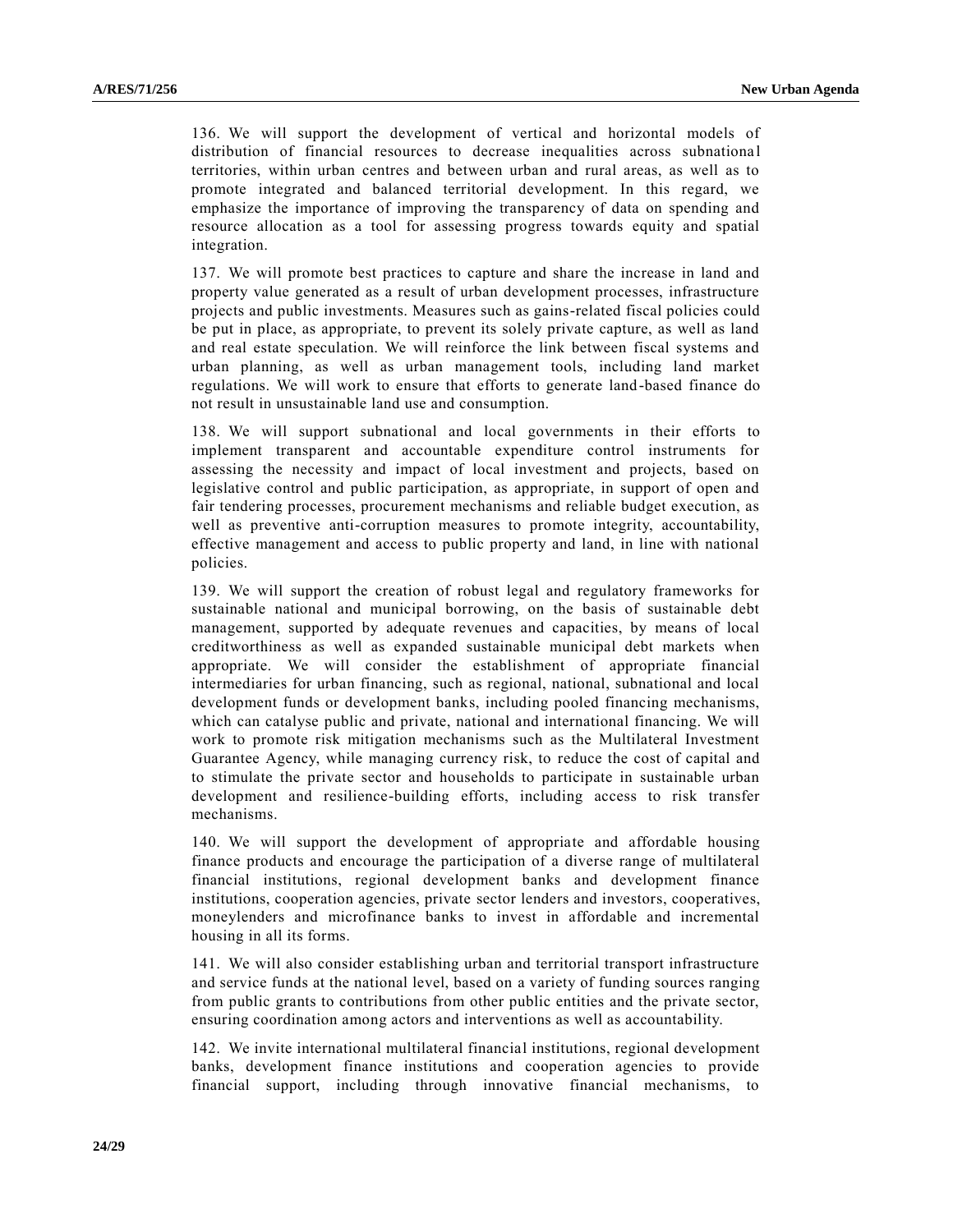programmes and projects for implementing the New Urban Agenda, particularly in developing countries.

143. We support access to different multilateral funds, including the Green Climate Fund, the Global Environment Facility, the Adaptation Fund and the Climate Investment Funds, among others, to secure resources for climate change adaptation and mitigation plans, policies, programmes and actions for subnational and local governments, within the framework of agreed procedures. We will collaborate with subnational and local financial institutions, as appropriate, to develop climate finance infrastructure solutions and to create appropriate mechanisms for identifying catalytic financial instruments, consistent with any national framework in place to ensure fiscal and debt sustainability at all levels of government.

144. We will explore and develop feasible solutions to climate and disaster risks in cities and human settlements, including by collaborating with insurance and reinsurance institutions and other relevant actors with regard to investments in urban and metropolitan infrastructure, buildings and other urban assets, as well as for local populations to secure their shelter and economic needs.

145. We support the use of international public finance, including official development assistance, among other things, to catalyse additional resource mobilization from all available sources, public and private, for sustainable urban and territorial development. This may include the mitigation of risks for potential investors, in recognition of the fact that international public finance plays an important role in complementing the efforts of countries to mobilize public resources domestically, especially in the poorest and most vulnerable countries with limited domestic resources.

146. We will expand opportunities for North-South, South-South and triangular regional and international cooperation, as well as subnational, decentralized and city-to-city cooperation, as appropriate, to contribute to sustainable urban development, developing capacities and fostering exchanges of urban solutions and mutual learning at all levels and by all relevant actors.

147. We will promote capacity development as a multifaceted approach that addresses the ability of multiple stakeholders and institutions at all levels of governance and combines the individual, societal and institutional capac ity to formulate, implement, enhance, manage, monitor and evaluate public policies for sustainable urban development.

148. We will promote the strengthening of the capacity of national, subnational and local governments, including local government associations, as appropriate, to work with women and girls, children and youth, older persons and persons with disabilities, indigenous peoples and local communities, and those in vulnerable situations, as well as with civil society, academia and research institutions in shaping organizational and institutional governance processes, enabling them to participate effectively in decision-making about urban and territorial development.

149. We will support local government associations as promoters and providers of capacity development, recognizing and strengthening, as appropriate, both their involvement in national consultations on urban policies and development priorities and their cooperation with subnational and local governments, along with civil society, the private sector, professionals, academia and research institutions, and their existing networks, to deliver on capacity development programmes. This should be done by means of peer-to-peer learning, subject matter-related partnerships and collaborative actions, such as inter-municipal cooperation, on a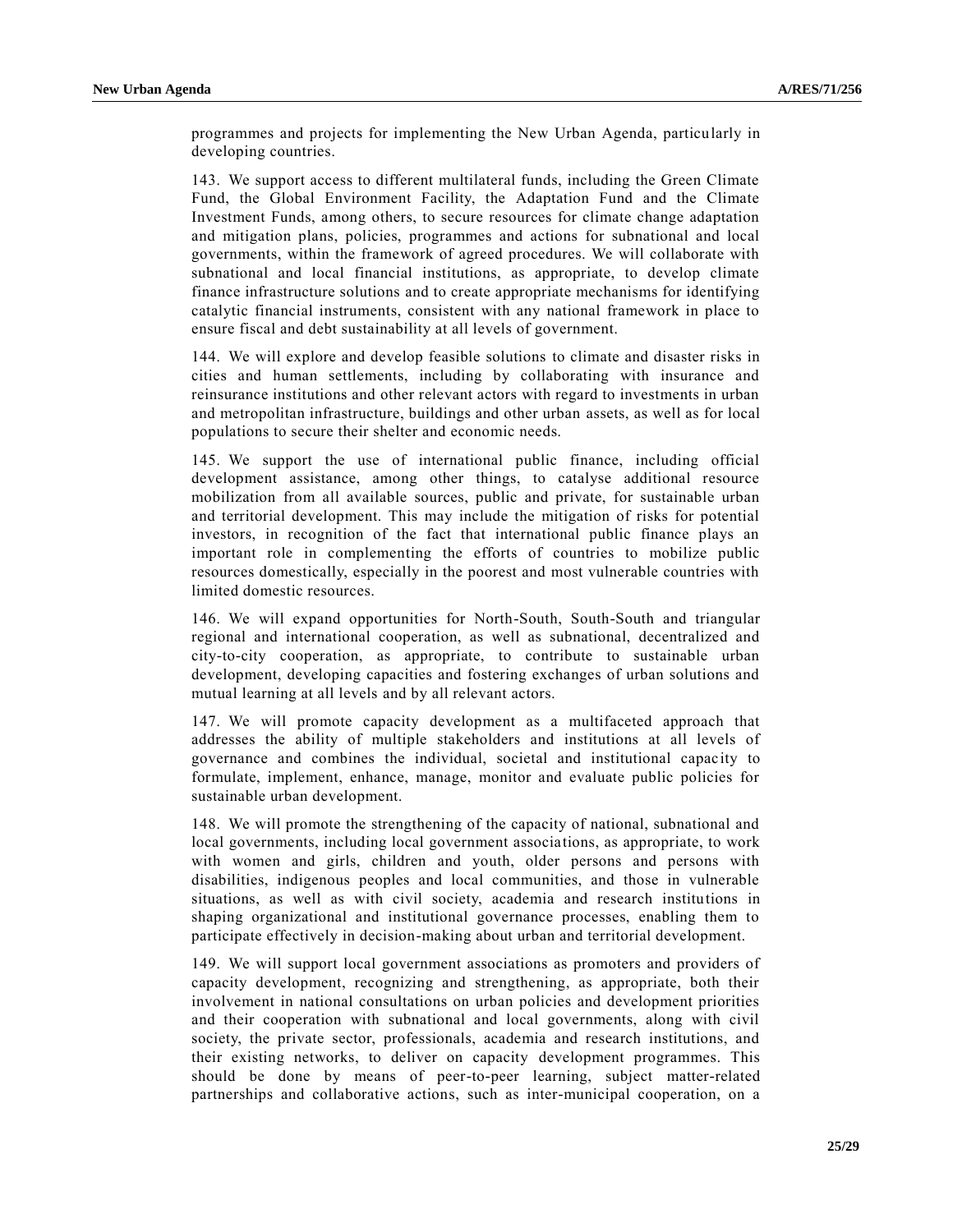global, regional, national, subnational and local scale, including the establishment of practitioners' networks and science-policy interface practices.

150. We underscore the need for enhanced cooperation and knowledge exchange on science, technology and innovation to benefit sustainable urban development, in full coherence, coordination and synergy with the processes of the Technology Facilitation Mechanism established under the Addis Ababa Action Agenda and launched under the 2030 Agenda for Sustainable Development.

151. We will promote capacity development programmes to help subnational and local governments in financial planning and management, anchored in institutional coordination at all levels, including environmental sensitivity and anti-corruption measures, embracing transparent and independent oversight, accounting, procurement, reporting, auditing and monitoring processes, among others, and to review subnational and national performance and compliance, with particular attention to age- and gender-responsive budgeting and the improvement and digitalization of accounting processes and records, in order to promote results-based approaches and build medium- to long-term administrative and technical capacity.

152. We will promote capacity development programmes on the use of legal landbased revenue and financing tools, as well as on real estate market functioning for policymakers and local public officials, focusing on the legal and economic foundations of value capture, including the quantification, capturing and distribution of land value increments.

153. We will promote the systematic use of multi-stakeholder partnerships in urban development processes, as appropriate, establishing clear and transparent policies, financial and administrative frameworks and procedures, as well as planning guidelines for multi-stakeholder partnerships.

154. We recognize the significant contribution of voluntary collaborative initiatives, partnerships and coalitions that plan to initiate and enhance the implementation of the New Urban Agenda, highlighting best practices and innovative solutions, including by promoting co-production networks between subnational entities, local governments and other relevant stakeholders.

155. We will promote capacity development initiatives to empower and strengthen the skills and abilities of women and girls, children and youth, older persons and persons with disabilities, indigenous peoples and local communities, as well as persons in vulnerable situations, for shaping governance processes, engaging in dialogue, and promoting and protecting human rights and anti-discrimination, to ensure their effective participation in urban and territorial development decision making.

156. We will promote the development of national information and communications technology policies and e-government strategies, as well as citizen-centric digital governance tools, tapping into technological innovations, including capacity development programmes, in order to make information and communications technologies accessible to the public, including women and girls, children and youth, persons with disabilities, older persons and persons in vulnerable situations, to enable them to develop and exercise civic responsibility, broadening participation and fostering responsible governance, as well as increasing efficiency. The use of digital platforms and tools, including geospatial information systems, will be encouraged to improve long-term integrated urban and territorial planning and design, land administration and management, and access to urban and metropolitan services.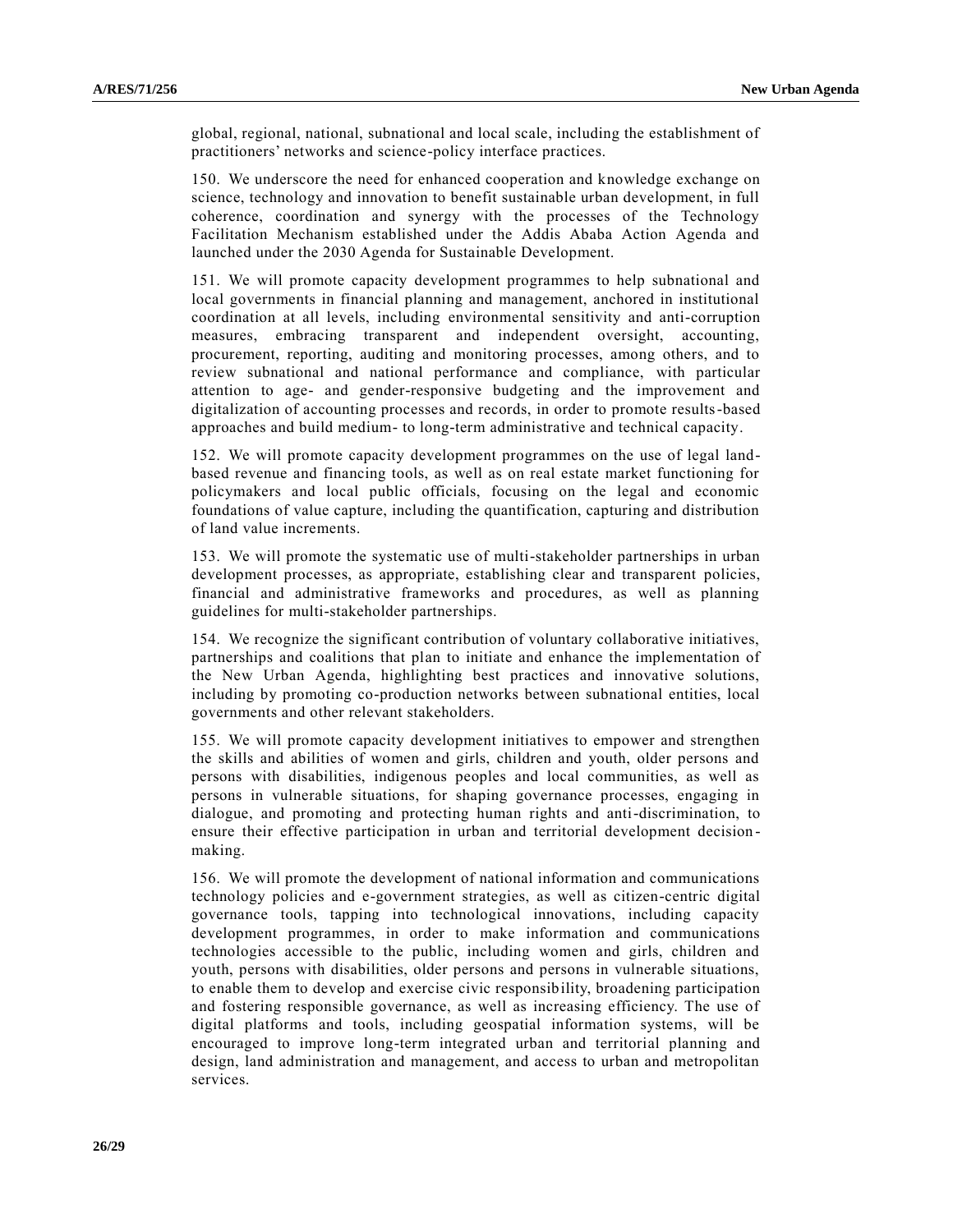157. We will support science, research and innovation, including a focus on social, technological, digital and nature-based innovation, robust science-policy interfaces in urban and territorial planning and policy formulation and institutionalized mechanisms for sharing and exchanging information, knowledge and expertise, including the collection, analysis, standardization and dissemination of geographically based, community-collected, high-quality, timely and reliable data disaggregated by income, sex, age, race, ethnicity, migration status, disability, geographic location and other characteristics relevant in national, subnational and local contexts.

158. We will strengthen data and statistical capacities at the national, subnational and local levels to effectively monitor progress achieved in the implementation of sustainable urban development policies and strategies and to inform decision making and appropriate reviews. Data collection procedures for the implementation of, follow-up to and review of the New Urban Agenda should primarily be based on official national, subnational and local data sources, and other sources as appropriate, and be open, transparent and consistent with the purpose of respecting privacy rights and all human rights obligations and commitments. Progress towards a global people-based definition of cities and human settlements may support this work.

159. We will support the role and enhanced capacity of national, subnational and local governments in data collection, mapping, analysis and dissemination and in promoting evidence-based governance, building on a shared knowledge base using both globally comparable as well as locally generated data, including through censuses, household surveys, population registers, community-based monitoring processes and other relevant sources, disaggregated by income, sex, age, race, ethnicity, migration status, disability, geographic location and other characteristics relevant in national, subnational and local contexts.

160. We will foster the creation, promotion and enhancement of open, user-friendly and participatory data platforms using technological and social tools available to transfer and share knowledge among national, subnational and local governments and relevant stakeholders, including non-State actors and people, to enhance effective urban planning and management, efficiency and transparency through e-governance, approaches assisted by information and communications technologies, and geospatial information management.

# **Follow-up and review**

161. We will carry out a periodic follow-up to and review of the New Urban Agenda, ensuring coherence at the national, regional and global levels, in order to track progress, assess impact and ensure the Agenda's effective and timely implementation, accountability to our citizens and transparency, in an inclusive manner.

162. We encourage voluntary, country-led, open, inclusive, multilevel, participatory and transparent follow-up and review of the New Urban Agenda. The process should take into account contributions of national, subnational and local levels of government and be supplemented by contributions from the United Nations system, regional and subregional organizations, major groups and relevant stakeholders, and should be a continuous process aimed at creating and reinforcing partnerships among all relevant stakeholders and fostering exchanges of urban solutions and mutual learning.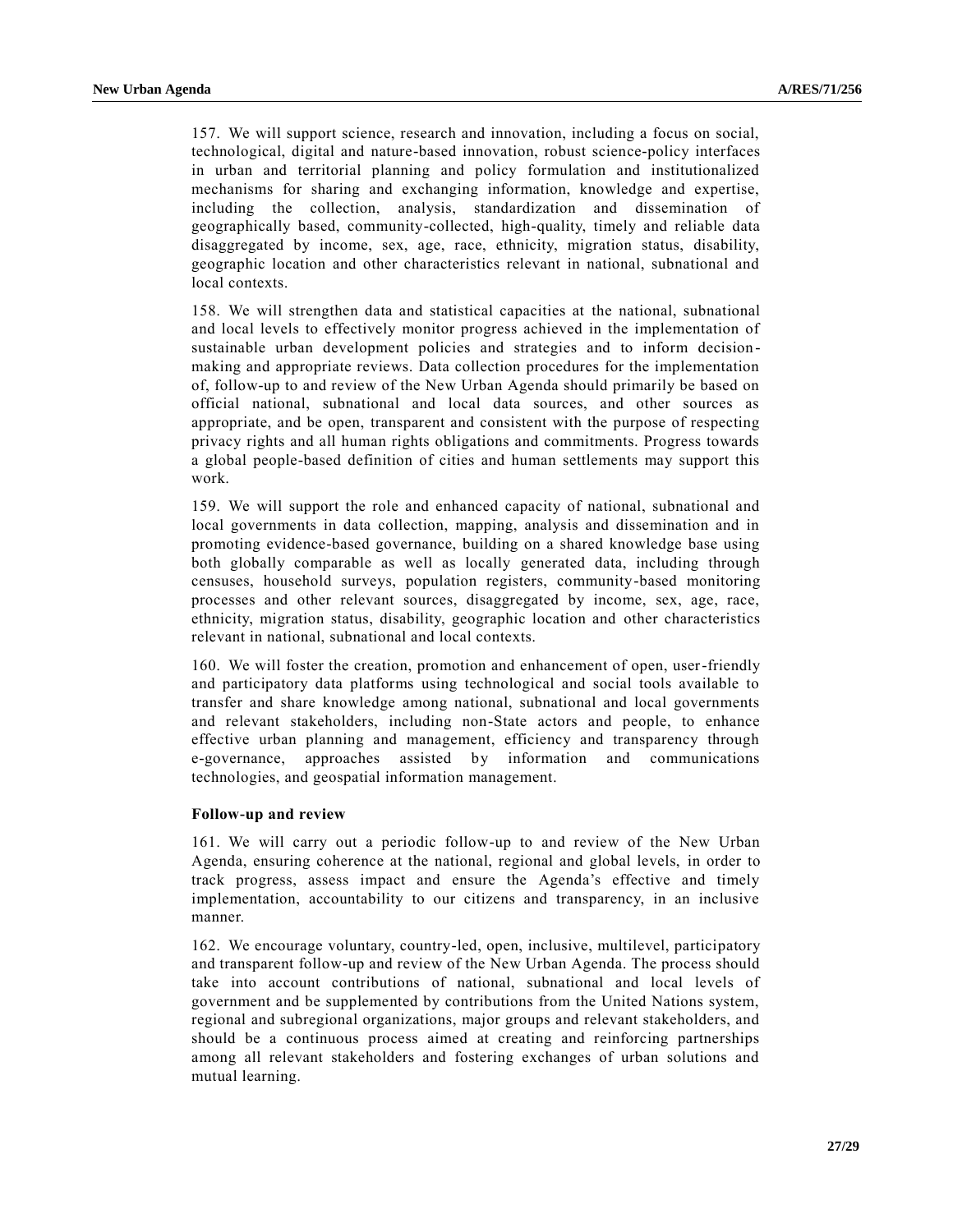163. We acknowledge the importance of local governments as active partners in the follow-up to and review of the New Urban Agenda at all levels and encourage them to develop, jointly with national and subnational governments, as appropriate, implementable follow-up and review mechanisms at the local level, including through relevant associations and appropriate platforms. We will consider strengthening, where appropriate, their capacity to contribute in this respect.

164. We stress that the follow-up to and review of the New Urban Agenda must have effective linkages with the follow-up to and review of the 2030 Agenda for Sustainable Development to ensure coordination and coherence in their implementation.

165. We reaffirm the role and expertise of UN-Habitat, within its mandate, as a focal point for sustainable urbanization and human settlements, in collaboration with other United Nations system entities, recognizing the linkages between sustainable urbanization and, inter alia, sustainable development, disaster risk reduction and climate change.

166. We invite the General Assembly to request the Secretary-General, with voluntary inputs from countries and relevant regional and international organizations, to report on the progress of the implementation of the New Ur ban Agenda every four years, with the first report to be submitted during the seventy second session of the Assembly.

167. The report will provide a qualitative and quantitative analysis of the progress made in the implementation of the New Urban Agenda and internationally agreed goals and targets relevant to sustainable urbanization and human settlements. The analysis will be based on the activities of national, subnational and local governments, UN-Habitat, other relevant entities of the United Nations system, relevant stakeholders in support of the implementation of the New Urban Agenda and the reports of the UN-Habitat Governing Council. The report should incorporate, to the extent possible, the inputs of multilateral organizations and processes where appropriate, civil society, the private sector and academia. It should build on existing platforms and processes such as the World Urban Forum convened by UN-Habitat. The report should avoid duplication and respond to local, subnational and national circumstances and legislation, capacities, needs and priorities.

168. The preparation of the report will be coordinated by UN-Habitat in close collaboration with other relevant entities of the United Nations system, ensuring an inclusive United Nations system-wide coordination process. The report will be submitted to the General Assembly through the Economic and Social Council.<sup>18</sup> The report will also feed into the high-level political forum on sustainable development convened under the auspices of the General Assembly, with a view to ensuring coherence, coordination and collaborative linkages with the follow-up to and review of the 2030 Agenda for Sustainable Development.

169. We will continue to strengthen mobilization efforts through partnerships, advocacy and awareness-raising activities relating to the implementation of the New Urban Agenda using existing initiatives such as World Habitat Day and World Cities

<sup>&</sup>lt;sup>18</sup> The report is intended to replace the report of the Secretary-General to the Economic and Social Council on the coordinated implementation of the Habitat Agenda. It is also intended to be part of, and not additional to, the report of the Secretary-General requested by the General Assembly in its resolution under the relevant agenda item.